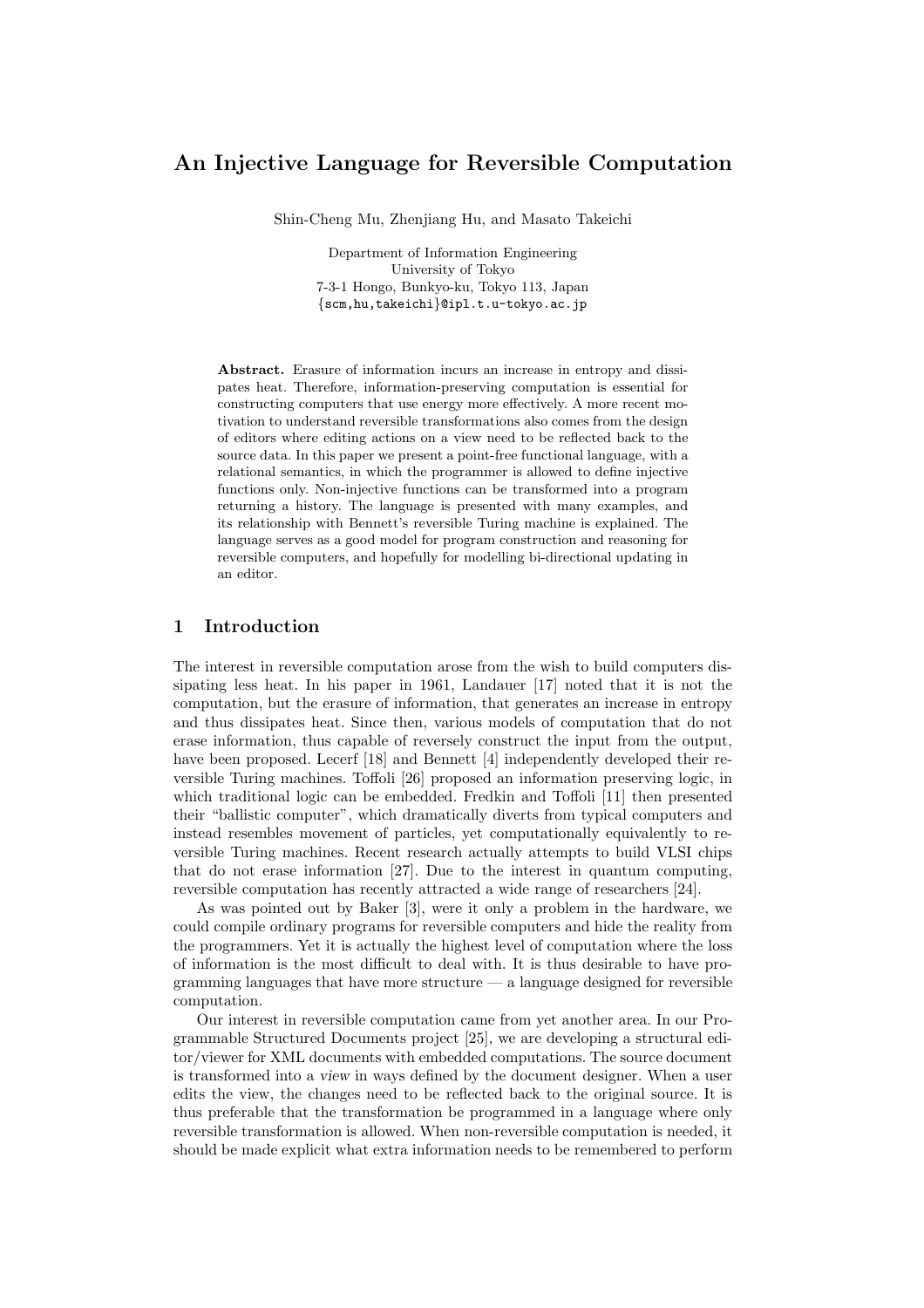the view-to-source transformation. Dependency among different parts of the view shall also be made explicit so the system knows how to maintain consistency when parts of the view are edited.

In this paper we will present a point-free functional language in which all functions definable are injective. Previous research was devoted to the design of models and languages for reversible computation [26, 4, 5, 19, 3, 10, 28]. Several features distinguish our work from previous results. Since it is a language in which we want to specify XML transformations, we prefer a high-level, possibly functional, programming language. It has a relational semantics, thus all programs have a relational interpretation. While some previous works focus more on the computational aspect, our language serves as a good model for program construction, derivation and reasoning of reversible programs. We have another target application in mind: to extend the language to model the bi-directional updating problem in an editor, studied by [21, 14]. We hope that the relational semantics can shed new light on some of the difficulties in this field.

In the next three sections to follow, we introduce the basic concepts of relations, a point-free functional language, and finally our injective language Inv, each of which is a refinement of the previous one. Some examples of useful injective functions defined in Inv are given in Section 5. We describe how non-injective functions can be "compiled" into Inv functions in Section 6, where we also discuss the relationship with Bennett's reversible Turing machine. Some implementation issues are discussed in Section 7.

## 2 Relations

Since around the 80's, the program derivation community started to realise that there are certain advantages for a theory of functional programming to base on relations [2, 6]. More recent research also argued that the relation is a suitable model to talk about program inversion because it is more symmetric [22]. In this section we will give a minimal introduction to relations.

A relation of type  $A \to B$  is a set of pairs whose first component has type A and second component type B. When a pair  $(a, b)$  is a member of a relation R, we say that a is mapped to b by R. A (partial) function<sup>1</sup>, under this interpretation, is a special case of a relation that is simple  $-$  a value in A is mapped to at most one value in B. That is, if  $(a, b) \in R$  and  $(a, b') \in R$ , then  $b = b'$ . For example, the function  $fst :: (A \times B) \rightarrow A$  extracting the first component of a pair, usually denoted pointwisely as  $fst (a, b) = a$ , is defined by the following set:

$$
fst = \{ ((a, b), a) \mid a \in A \land b \in B \}
$$

where  $(a, b)$  indeed uniquely determines a. The function snd ::  $(A \times B) \rightarrow B$  is defined similarly.

The domain of a relation  $R :: A \rightarrow B$  is the set  $\{a \in A \mid \exists b \in B :: (a, b) \in R\}.$ The range of R is defined symmetrically. The converse of a relation R, written  $R^{\circ}$ , is obtained by swapping the pairs in  $R$ . That is,

$$
(b, a) \in R^{\circ} \equiv (a, b) \in R
$$

An injective function is one whose converse is also a function. In such cases a value in the domain uniquely defines its image in the range, and vice versa. The term inverse of a function is usually reserved to denote the converse of an injective

<sup>1</sup> For convenience, we refer to possibly partial functions when we say "functions". Other papers may adopt different conventions.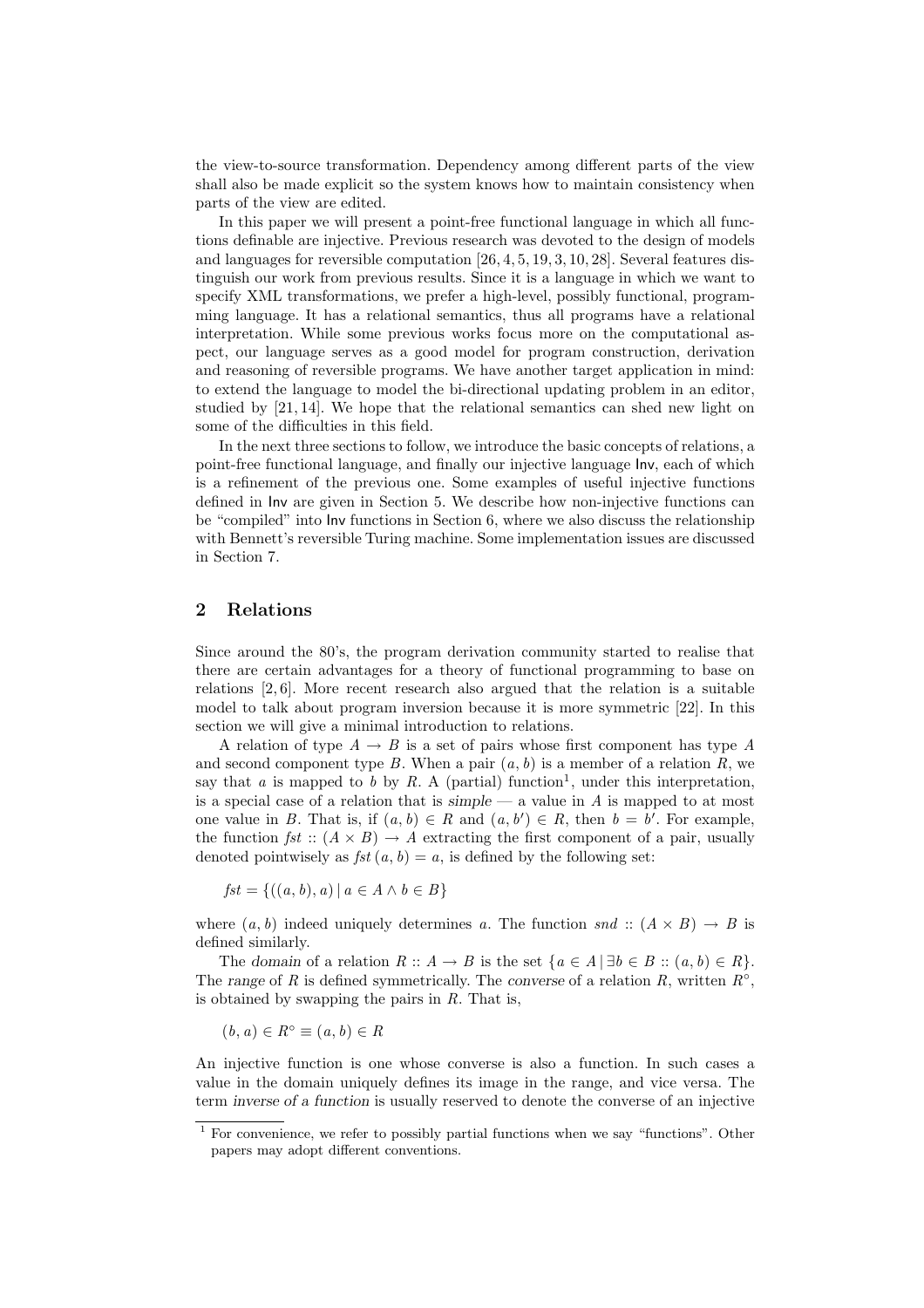function. Given relations  $R :: A \rightarrow B$  and  $S :: B \rightarrow C$ , their composition  $R; S$  is defined by:

$$
R; S = \{(a, c) \mid \exists b :: (a, b) \in R \land (b, c) \in S\}
$$

The converse operator ◦ distributes into composition contravariantly:

 $(R; S)^\circ = S^\circ; R^\circ$ 

Given two relations R and S of the same type, one can take their union  $R \cup S$ and intersection  $R \cap S$ . The union, when R and S have disjoint domains, usually corresponds to conditional branches in a programming language. The intersection is a very powerful mechanism for defining useful relations. For example, the function  $dup a = (a, a)$ , which duplicates its argument, can be defined by:

 $dup = fst^{\circ} \cap snd^{\circ}$ 

Here the relation  $fst^{\circ}$ , due to type constraints, has to have type  $A \to (A \times A)$ . It can therefore be written as the set  $\{(a,(a,a')) | a \in A \land a' \in A\}$  — that is, given a, fst<sup>°</sup> maps it to  $(a, a')$  where a' is an arbitrary value in A. Similarly, snd<sup>°</sup> maps a to  $(a', a)$  for an arbitrary a'. The only point where they coincide is  $(a, a)$ . That is, taking their intersection we get

 $dup = \{(a, (a, a)) | a \in A\}$ 

which is what we expect.

The converse operator ◦ distributes into union and intersection. If we take the converse of dup, we get:

 $dup<sup>°</sup> = fst \cap snd$ 

Given a pair, *fst* extracts its first component, while snd extracts the second. The intersection means that the results have to be equal. That is,  $dup<sup>°</sup>$  takes a pair and lets it go through only if the two components are equal. That explains the observation in [12] that to "undo" a duplication, we have to perform an equality test.

## 3 The Point-free Functional Language Fun

The intersection is a very powerful construct for specification — with it one can define undecidable specifications. In this section we will refine the relational constructs to a point-free functional language which is computationally equivalent to conventional programming languages we are familiar with. The syntax of Fun is defined by<sup>2</sup>:

 $F ::= C \mid C^{\circ}$  $|F;F \,|\, id$  $| \langle F, F \rangle | \textit{fst} | \textit{snd}$  $|F \cup F$  $\mid \mu(X; F_X)$  $C ::= nil \mid cons \mid zero \mid succ$ 

The base types of Fun are natural numbers, polymorphic lists, and Unit, the type containing only one element (). The function  $nil :: B \rightarrow [A]$  is a constant function

<sup>&</sup>lt;sup>2</sup> In Fun there are no primitive operators for equality or inequality check. They can be defined recursively on natural numbers, so we omitted it from the language to make it simpler. In Inv, however, we do include those checks as primitives since they are important for inversion.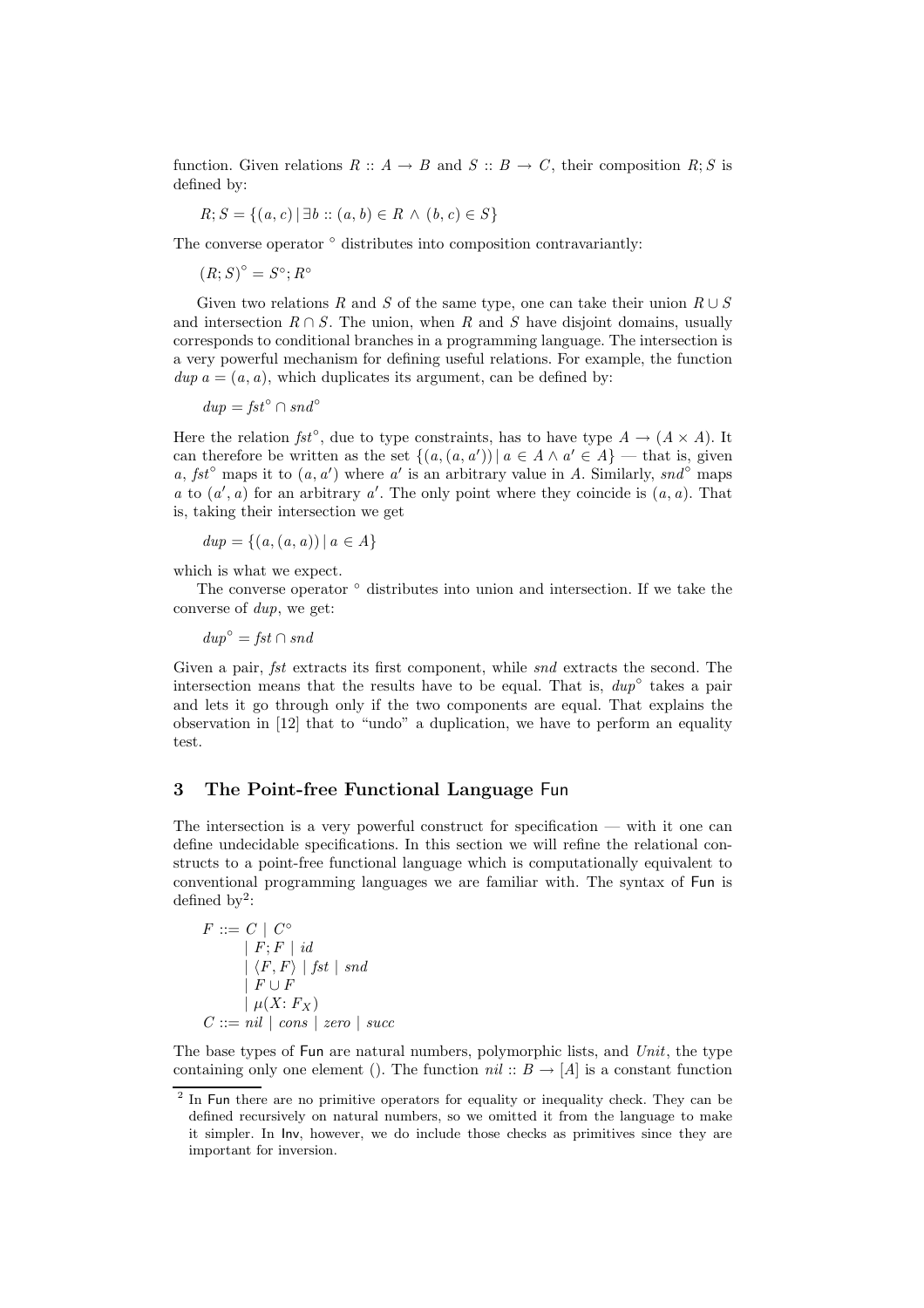always returning the empty list, while cons ::  $(A \times [A]) \rightarrow [A]$  extends a list by the given element. Converses are applied to base constructors (denoted by the nonterminal  $C$ ) only. We abuse the notation a bit by denoting the converse of all elements in C by  $C^{\circ}$ , and by  $F_X$  we denote the union of F and the set of variable names X. The converse of *cons*, for example, decomposes a non-empty list into the head and the tail. The converse of nil matches only the empty list and maps it to anything. The result is usually thrown away. To avoid non-determinism in the language, we let the range type of  $nil^{\circ}$  be Unit. Functions zero and succ are defined similarly. Presently we do not yet need a constructor for the type Unit.

The function id is the identity function, the unit of composition. Functions  $fst$ and snd extract the first and second components of a pair respectively. Those who are familiar with the "squiggle" style of program derivation would feel at home with the "split" construct, defined by:

$$
\langle f, g \rangle a = (f a, g a)
$$

The angle brackets on the left-hand side denote the split construct, while the parentheses on the right-hand side denote pairs. This definition, however, assumes that f and  $q$  be functional. Less well-known is its relational definition in terms of intersection:

$$
\langle f, g \rangle = f
$$
;  $fst^{\circ} \cap g$ ;  $snd^{\circ}$ 

For example, the *dup* function in the previous section is defined by  $\langle id, id \rangle$ .

With *fst*, snd and the split we can define plenty of "piping functions" useful for point-free programming. For example, the function swap ::  $(A \times B) \rightarrow (B \times A)$ , swapping the components in a pair, and the function assocr ::  $((A \times B) \times C) \rightarrow$  $(A \times (B \times C))$ , are defined by:

 $swap = \langle snd, fst \rangle$  $assoc = \langle \mathit{fst}; \mathit{fst}, \langle \mathit{fst}; \mathit{snd}, \mathit{snd} \rangle \rangle$ 

The function assocl ::  $(A \times (B \times C)) \rightarrow ((A \times B) \times C)$  can be defined similarly. The "product" functor  $(f \times g)$ , on the other hand, is defined by

$$
(f \times g) (a, b) = (f a, g b)
$$

Squigglists are more familiar with its point-free definition:

 $(f \times q) = \langle fst; f, \textit{snd}; q \rangle$ 

Union of functions is still defined as set union. To avoid non-determinism, however, we require in  $f \cup g$  that f and g have disjoint domains. Arbitrary use of intersection, on the other hand, is restricted to its implicit occurrence in splits.

Finally,  $\mu F$  denotes the unique fixed-point of the Fun-valued function  $F$ , with which we can define recursive functions. The important issue whether a relationvalued function has an unique fixed-point shall not be overlooked. It was shown in [9] that the uniqueness of the fixed-point has close relationship with well-foundness and termination. All recursive definitions in this paper do have unique fixed-points, although it is out of the scope of this paper to verify them.

As an example, the concatenation of two cons-lists is usually defined recursively as below:

$$
\begin{array}{ll} [\ ]+y &= y \\ (a:x) + y = a : (x + y) \end{array}
$$

Its curried variation, usually called *cat* ::  $([A] \times [A]) \rightarrow [A]$ , can be written in point-free style in Fun as:

$$
cat = \mu(X: (nil^{\circ} \times id);snd \cup (cons^{\circ} \times id); assoc; (id \times X); cons)
$$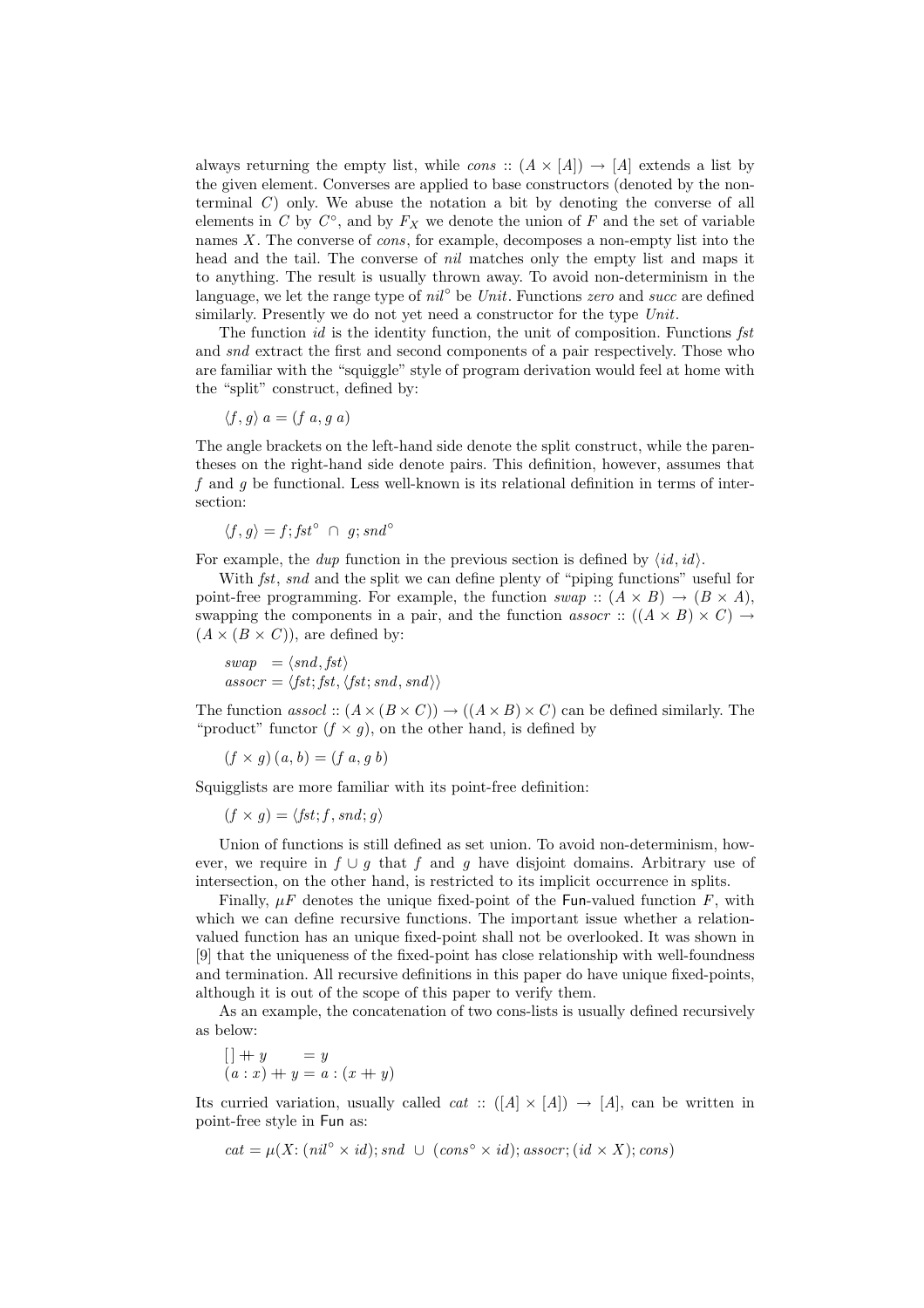The two branches of ∪ correspond to the two clauses of  $+$ , while  $(nil^{\circ} \times id)$  and  $(cons \circ \times id)$  act as patterns. The term  $(cons \circ \times id)$  decomposes the first component of a pair into its head and tail, while  $(nil^{\circ} \times id)$  checks whether that component is the empty list. The piping function assocr distributes the values to the right places before the recursive call.

We decided to make the language point-free because it is suitable for inversion – composition is simply run backward, and the need to use piping functions makes the control flow explicit. It is true, however, point-free programs are sometimes difficult to read. To aid understanding we will supply pointwise definition of complicated functions. The conversion between the point-free and pointwise style, however, will be dealt with loosely.

The language Fun is not closed under converse — we can define non-injective functions in Fun, such as *fst* and *snd*, whose converses are not functional. In other words, Fun is powerful enough that it allows the programmer to define functions "unhealthy" under converse. In the next section we will further refine Fun into an injective language.

### 4 The Injective Language Inv

In the previous section we defined a functional language Fun with a relational semantics. All constructs of Fun have relational interpretations and can thus be embedded in relations. In this section, we define a functional language Inv that allows only injective functions. All its constructs can be embedded in, and therefore Inv is strictly a subset of, Fun.

The problematic constructs in Fun include constant functions,  $fst, \, sal,$  and the split. Constant functions and projections lose information. The split duplicates information and, as a result, in inversion we need to take care of consistency of previously copied data. We wish to enforce constrained use of these problematic constructs by introducing more structured constructs in Inv, in pretty much the same spirit how we enforced constrained use of intersection by introducing the split in Fun. The language Inv is defined by:

$$
I ::= I^{\circ} | C
$$
  
\n
$$
| eq P | dup P | neg S S
$$
  
\n
$$
| I; I | id
$$
  
\n
$$
|(I \times I) | assocr | swap
$$
  
\n
$$
|(I \cup I)
$$
  
\n
$$
| \mu(X: I_X)
$$
  
\n
$$
C ::= succ | cons
$$
  
\n
$$
P ::= nil | zero | S
$$
  
\n
$$
S ::= C^{\circ} | fst | sand | id | S; S
$$

Each construct in Inv has its inverse in Inv. Constructors cons and succ have inverses  $cons<sup>°</sup>$  and  $succ<sup>°</sup>$ . The function  $swap$ , now a primitive, is its own inverse. That is,  $swap^{\circ} = swap$ . The function *assocr* has inverse *assocl*, whose definition will be given later. The inverse operator promotes into composition, product, union and fixed-point operator by the following rules:

$$
(f; g)° = g°; f°
$$
  
\n
$$
(f \times g)° = (f° \times g°)
$$
  
\n
$$
(f \cup g)° = f° \cup g°
$$
  
\n
$$
(\mu F)° = \mu(°; F;°)
$$

In the last equation  $F$  is a function from  $\ln v$  expressions to  $\ln v$  expressions, and the composition; is lifted. One might instead write  $\mu(\lambda X \cdot (FX^{\circ})^{\circ})$  as the right-hand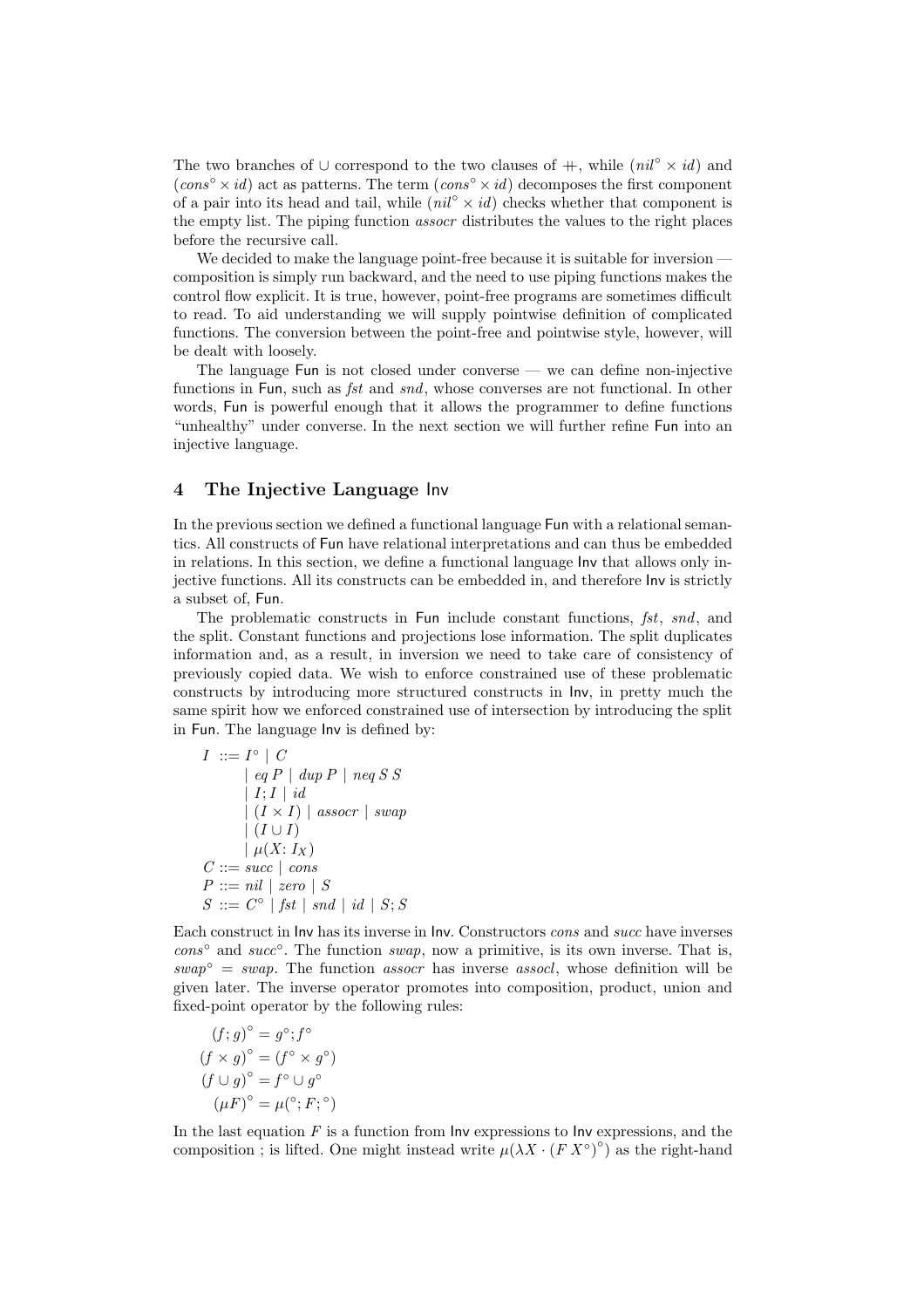side. An extra restriction needs to be imposed on union. To preserve reversibility, in  $f ∪ g$  we require not only the domains, but the ranges of f and g, to be disjoint. The disjointness may be checked by a type system, but we have not explored this possibility.

The most interesting is the  $dup/eq$  pair of operators. Each of them takes an extra functional argument which is either  $id$ , a constant function, or a sequence of composition of fsts, snds or constructors. They have types:

$$
dup :: (\mathsf{F}a \to a) \to \mathsf{F}a \to (\mathsf{F}a \times a)
$$
  

$$
eq :: (\mathsf{F}a \to a) \to (\mathsf{F}a \times a) \to \mathsf{F}a
$$

where F is some type functor. A call eq f  $(x, a)$  tests whether the field in x selected by f equals a. Conversely,  $dup f x$  copies the selected field in x. They can be understood informally as

$$
dup f x = (x, f x)
$$

$$
eq f (x, a) = x \equiv f x = a
$$

That they are inverses of each other can be seen from their relational definition:

$$
\begin{array}{c} \n\text{dup } f = \text{fst}^{\circ} \cap f; \text{snd}^{\circ} \\ \n\text{eq } f = \text{fst } \cap \text{snd}; f^{\circ} \n\end{array}
$$

The definition of  $\frac{dupf}{}$  is similar to that in Section 2 apart from the presence of the argument f. Given the definitions it is clear that  $\left( \operatorname{eq} f \right)^{\circ} = \operatorname{d}\! \operatorname{up} f$  and vice versa.

According to the syntax, constant functions zero and nil can appear only as arguments to dup. For example, to introduce a fresh zero one has to call dup zero, which takes an input  $a$  and returns the pair  $(a, 0)$ . Therefore it is guaranteed that the input is not lost. An alternative design is to restrict the domain of zero and nil to the type Unit (therefore they do not lose information), while introducing a variation of the *dup* construct that creates fresh *Unit* values only. Considering their relational semantics, the two designs are interchangeable. For this paper we will mention only the first approach.

Some more words on the design decision of the  $dup/eq$  operators. Certainly the extra argument, if restricted to fst, snd and constructors, is only a syntactic sugar. We can always swap outside the element to be duplicated and use, for example  $(id \times dup\ id)$ . Nevertheless we find it quite convenient to have this argument. The natural extension to include constant functions unifies the two problematic elements for inversion, duplication and the constant function, into one language construct. For our future application about bi-directional editing, we further allow the argument to be any possibly non-injective functions (such as  $sum, map fst$ , etc), which turns out to be useful for specifying transformations from source to view. Allowing  $dup/eq$ to take two arguments, however, does not seem to be necessary, as  $eq$  is meant to be asymmetrical — after a successful equality check, one of the checked values has to go away. It is in contrast to the neq operator to be introduced below.

The neq  $p_1$   $p_2$  operator, where  $p_1$  and  $p_2$  are projections defined by fst and snd, is a partial function checking for inequality. It is defined by

$$
neq p_1 p_2 (x, y) = (x, y) \equiv p_1 x \neq p_2 y
$$

Otherwise  $(x, y)$  is not in its domain. The neg  $p_1$   $p_2$  operator is its own inverse. It is sometimes necessary for ensuring the disjointness of the two branches of a union.

Some more operators will be introduced in sections to come to deal with the sum type, trees,  $etc<sup>3</sup>$ . For now, these basic operators are enough for our purpose.

<sup>3</sup> Of course, Fun can be extended in the same way so these new operators can still be embedded in Fun.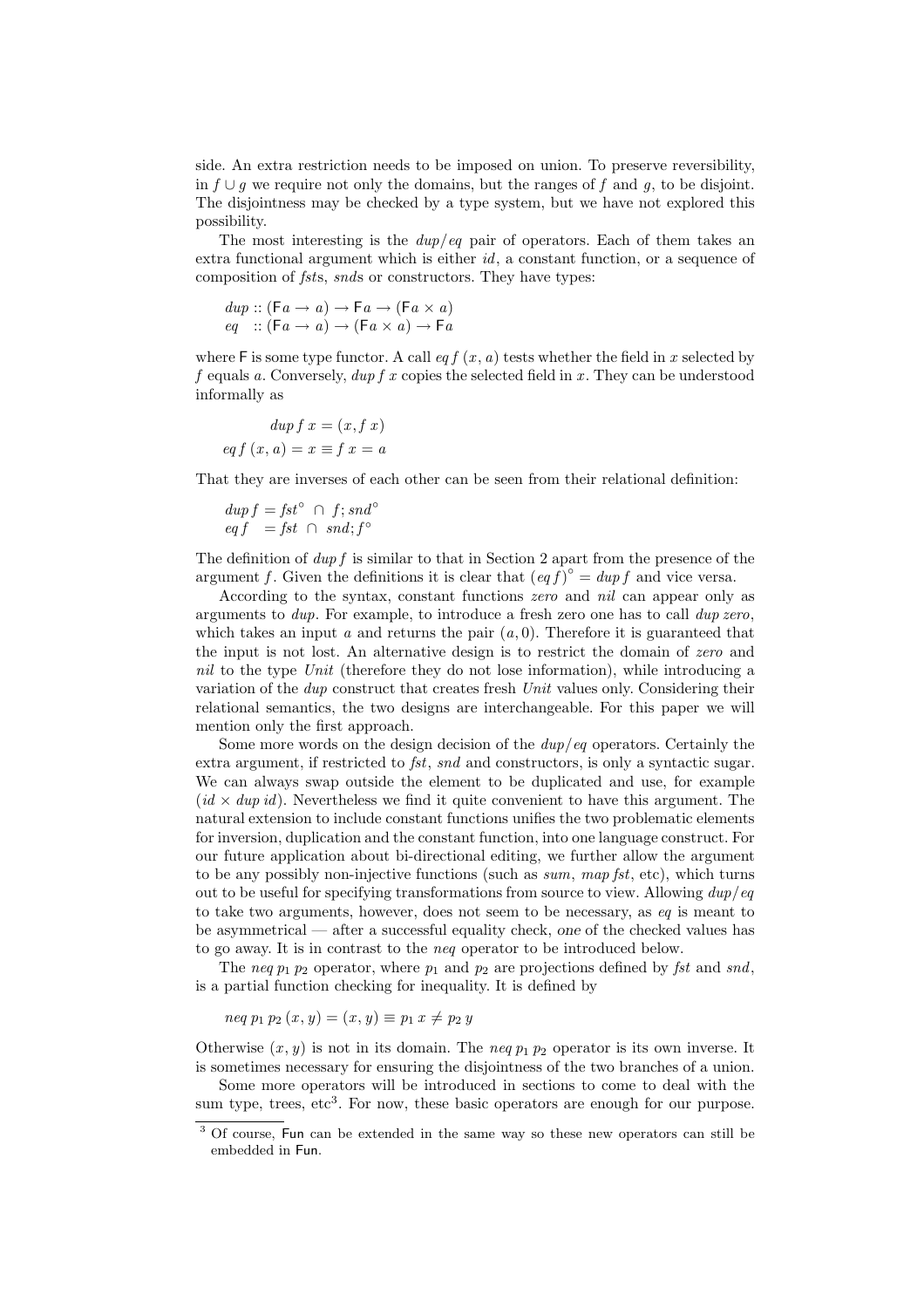Apparently every program in Inv is invertible, since no information is lost in any operation. Every operation has its inverse in Inv. The question, then, is can we actually define useful functions in this quite restrictive-looking language?

# 5 Examples of Injective Functions in Inv

In this section we give some examples of injective functions expressed in Inv.

### 5.1 Piping Functions

We loosely define "piping function" as functions that move around objects in pairs, copy them, or discard them, without checking their values – that is, "natural" functions on pairs. We choose not to include assocl as a primitive because it can be defined in terms of other primitives — in several ways, in fact. One is as below:

 $assocl = swap; (swap \times id); assocr; (id \times swap); swap$ 

Another is:

 $assocl = swap; assocr; swap; assocr; swap$ 

Alternatively, one might wish to make *assocl* a primitive, so that inverting *assocr* does not increase the size of a program.

These piping functions will turn out to be useful:

 $subr(a, (b, c)) = (b, (a, c))$  $trans ((a, b), (c, d)) = ((a, c), (b, d))$ distr  $(a, (b, c))$  =  $((a, b), (a, c))$ 

The function *subr* substitutes the first component in a pair to the right, trans transposes a pair of pairs, while distr distributes a value into a pair. They have point-free definitions in lnv, shown below<sup>4</sup>:

 $subr = assocl; (swap \times id); assocr$  $trans = assoc$ ; (id  $\times subr$ ); assocl  $distr = (dup id \times id); trans$ 

From the definitions it is immediate that *subr* and *trans* are their own inverses. The function *distr*, on the other hand, makes use of  $dupid$  to duplicate a before distribution. Its inverse, trans; (eq id  $\times$  id) thus has to perform an equality check before joining the two as into one.

In Section 6.1 we will talk about automatic construction of piping functions.

## 5.2 Patterns

Patterns in Fun are written in terms of products,  $nil^{\circ}$ , and  $cons^{\circ}$ . For example, (cons<sup>∘</sup>  $\times id$ ) decomposes the first component of a pair, while (ni<sup>o</sup>  $\times id$ ) checks whether that component is the empty list. The latter is usually followed by a snd function to throw away the unit resulting from  $nil^{\circ}$ .

The term  $(cons \circ \times id)$  is still a legal and useful pattern in Inv. However, we do not have  $nil^{\circ}$  in lnv. Part of the reason is that we do not want to have to introduce snd into the language, which allows the programmer to throw arbitrary information away. Instead, to match the pattern  $(x, [])$ , we write eq nil, which throws  $[]$  away and keeps x. It is  $(id \times nil^{\circ})$ ; *fst* packaged into one function. On the other hand, its inverse dup nil introduces a fresh empty list.

Similarly, swap; eq nil is equivalent to  $(nil^{\circ} \times id)$ ; snd. We define

 $nl = swap$ ; eq nil

because we will use it later.

Another definition,  $subr = swap$ ; assocr; ( $id \times swap$ ), is shorter if assocl is not a primitive.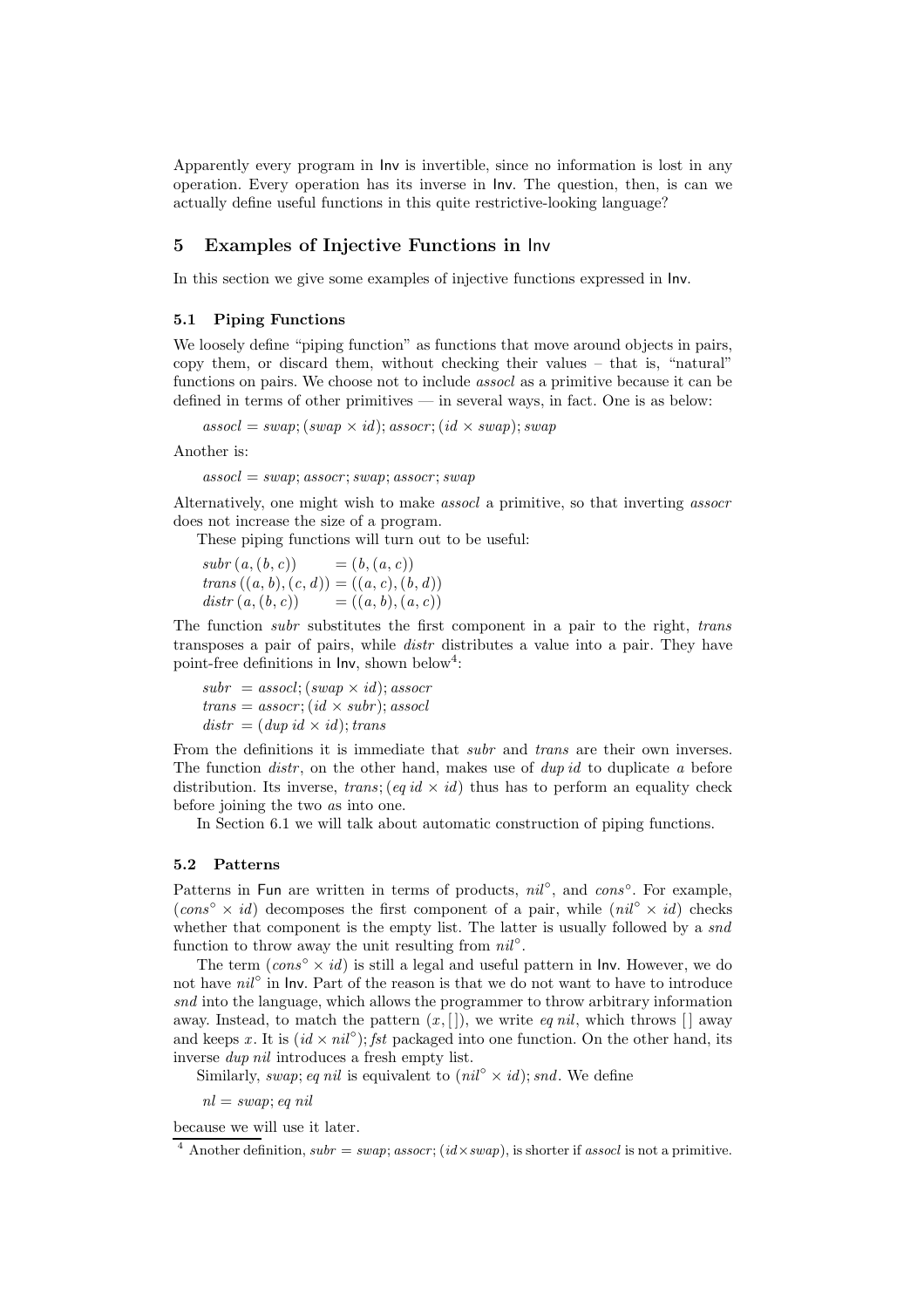#### 5.3 Snoc, or Tail-cons

The function *wrap* ::  $A \rightarrow [A]$ , wrapping the input into a singleton list, can be defined in Fun as  $wrap = \langle id, nil \rangle$ ; cons. It also has a definition in Inv:

 $wrap = dup\ nil;cons$ 

Its converse is therefore  $wrap° = cons°$ ; eq nil – the input list is deconstructed and a nullity test is performed on the tail.

The function  $snoc$  ::  $([A], A) \rightarrow [A]$  appends an element to the right-end of a list. With wrap, we can define snoc in Fun as

 $snoc = \mu(X: (nil^{\circ} \times id); snd; wrap \cup$  $(cons \degree \times id)$ ; assocr;  $(id \times X)$ ; cons)

To define it in lnv, we notice that  $(nil^{\circ} \times id)$ ; snd is exactly nl defined above. Therefore we can rewrite snoc as:

$$
snoc = \mu(X: nl; wrap \cup (cons^{\circ} \times id); assoc; (id \times X); cons)
$$

Its inverse snoc° ::  $[A] \rightarrow ([A], A)$  extracts the last element from a list, if the list is non-empty. The first branch of snoc<sup>°</sup>, namely wrap<sup>°</sup>; nl, extracts the only element from a singleton list, and pairs it with an empty list. The second branch, cons<sup>°</sup>; (id × snoc<sup>°</sup>); assocl; (cons × id), deconstructs the input list, processes the tail with snoc°, before assembling the result. The two branches have disjoint domains because the former takes only singleton lists while the second, due to the fact that  $snoc<sup>°</sup>$  takes only non-empty lists, accepts only lists with two or more elements.

## 5.4 Mirroring

Consider the function *mirror* ::  $[A] \rightarrow [A]$  which takes a list and returns its mirror, for example,  $mirror [1, 2, 3] = [1, 2, 3, 3, 2, 1]$ . Assume that *snoc* and its inverse exists. Its definition in Fun is given as below:

$$
mirror = \mu(X: nil^{\circ}; nil \cup \text{cons}^{\circ}; \langle \mathit{fst}, \langle \mathit{snd}, \mathit{fst} \rangle \rangle; (id \times (X \times id); snoc); cons)
$$

To rewrite mirror in lnv, the tricky part is to convert  $\langle fst, \langle snd, fst \rangle \rangle$  into something equivalent in lnv. It turns out that  $\langle fst, \langle snd, fst \rangle \rangle = dup fst; assocr$ . Also, since nil<sup>°</sup> is not available in lnv, we have to rewrite  $nil^{\circ}; nil$  as  $dup$  id; eq nil. The function dup id duplicates the input, before *eq nil* checks whether the input is the empty list and eliminates the duplicated copy if the check succeeds. It will be discussed in Section 6.1 how such conversion can be done automatically. As a result we get:

 $mirror = \mu(X: dup id; eq nil \cup$ cons°; dup fst; assocr; (id  $\times$  (X  $\times$  id); snoc); cons)

It is educational to look at its inverse. By distributing the converse operator inside, we get:

 $mirror^{\circ} = \mu(X: dup\ nil; eq\ id\ \cup$  $cons<sup>°</sup>$ ; (id  $\times snoc<sup>°</sup>$ ; (X  $\times id$ )); assocl; eq fst; cons)

Note that  $\frac{dup}{st}$  is inverted to an equality test  $\frac{eq}{st}$ . In the second branch, cons°;  $(id \times snoc$ °;  $(X \times id)$  decomposes the given list into the head, the last element, and the list in-between. A recursive call then processes the list, before *assocl*; eq fst checks that the first and the last elements are equal. The whole expression fails if the check fails, thus  $mirror^{\circ}$  is a partial function. It is desirable to perform the equality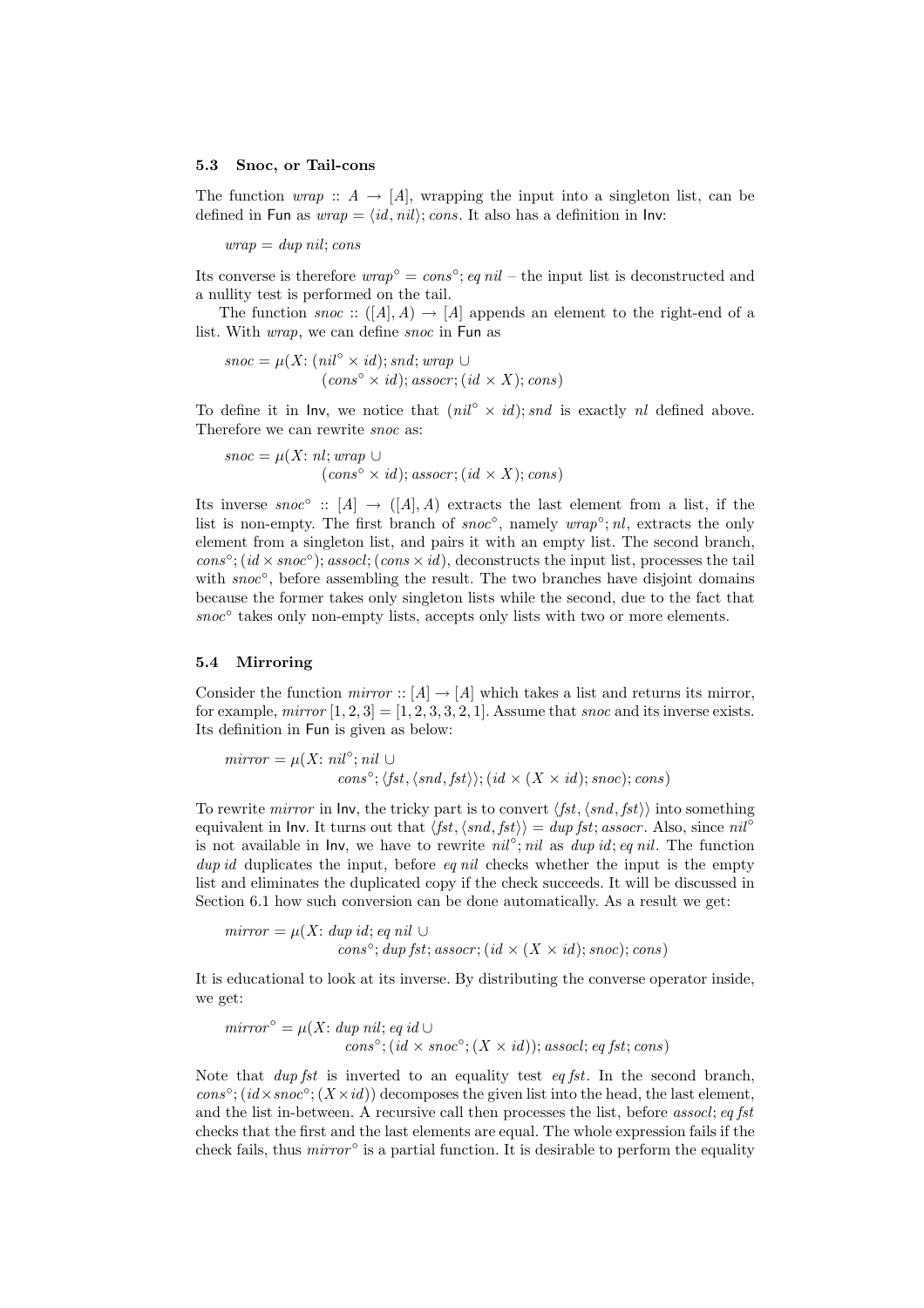check before making the recursive call. One can show, via algebraic reasoning, that the second branch equals

 $cons$ <sup>°</sup>; (id  $\times snoc$ <sup>°</sup>); assocl; eq fst; (id  $\times$  X); cons

which performs the check and rejects the illegal list earlier. This is one example showing that program inversion, even in this compositional style, is more than "running it backwards". To construct a program with desirable behaviour it takes some more transformations — some are easier to be performed mechanically than others.

### 5.5 Labelled Concatenation and Double Concatenation

List concatenation is not injective. However, the following function *lcat* (labelled concatenation)

 $lcat (a, (x, y)) = (a, x + [a] + y)$ 

is injective if its domain is restricted to tuples where  $a$  does not appear in  $x$ . This way a acts as a marker telling us where to split  $x + y$  into two. Its point-free definition can be written as:

```
lcat = nmem fst; \langle fst, subr; (id \times cons); cat \rangle
```
where nmem  $p(a, x) = (a, x)$  if a is not a member of the list p x. To show that it is injective, it is sufficient to show an alternative definition of lcat in Inv:

$$
lcat = \mu(X: (dup id \times nl); assoc; (id \times cons) \cup
$$
  
\n
$$
(id \times (cons^{\circ} \times id); assoc);
$$
  
\n
$$
neg id fst; subr; (id \times X); subr; (id \times cons))
$$

It takes a tedious but routine inductive proof, given in the appendix, to show that the two definitions are indeed equivalent. To aid understanding, the reader can translate it to its corresponding pointwise definition:

$$
lcat (a, ([], y)) = (a, a : y)
$$
  
\n
$$
lcat (a, (b : x, y)) = let (a', xy) = lcat (a, (x, y))
$$
  
\n**in** (a', b : xy) if a \neq b

The presence of *neq* is necessary to guarantee the disjointness of the two branches — the first branch returns a list starting with  $a$ , while the second branch returns a list whose head is not a.

Similarly, the following function *dcat* (for "double" concatenation)

 $dcat (a, ((x, y), (u, v))) = (a, (x + y, u + [a] + v))$ 

is injective if its domain is restricted to tuples where  $a$  does not appear in  $u$ , and  $x$ and  $u$  are equally long. Its point-free definition can be written as:

 $dcat = pred; distr; ((id \times cat) \times subr; (id \times cons); cat)$ 

where pred is the predicate true of  $(a,((x, y), (u, v)))$  where a is not in u and length  $x = length u$ . To show that it is injective, it is sufficient to show an alternative definition of dcat in Inv:

$$
dcat = \mu(X: (dup id \times (nl \times nl)); trans; (id \times cons); assoc \cup (id \times ((cons^{\circ} \times id) \times (cons^{\circ} \times id)))); neg id (snd; fst);pi; (id \times X); subr; (id \times trans; (cons \times cons)))
$$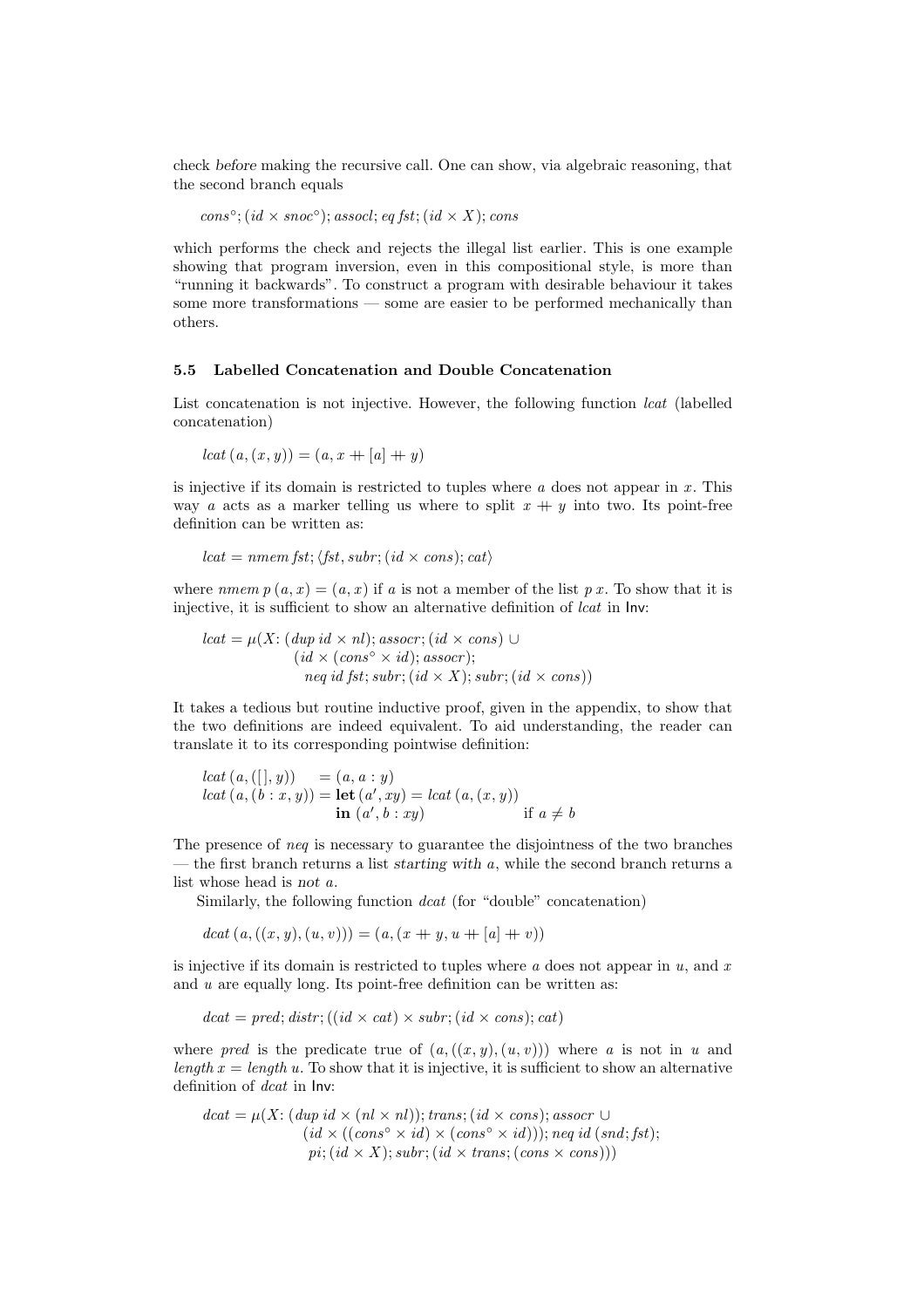where  $pi$  is a piping function defined by

$$
pi = (id \times (assoc \times assoc); trans); subr
$$

such that  $pi (a, ((b, x), y), ((c, u), v))) = ((b, c), (a, ((x, y), (u, v))))$ . The proof is similar to the proof for *lcat* and need not be spelt out in detail. To aid understanding, the above dcat is actually equivalent to the following pointwise definition:

dcat  $(a, (([ \,], y), ([ \,], v)))$  =  $(a, (y, a : v))$ dcat  $(a, ((b : x, y), (c : u, v))) = \text{let } (a', (xy, uv)) = dcat (a, ((x, y), (u, v)))$  $\text{in} \, (a', (b:xy, c:uv))$ 

#### 5.6 Printing and Parsing XML Trees

Consider internally labelled binary trees:

data Tree  $A = Null | Node A (Tree A) (Tree A)$ 

To deal with trees, we extend lnv with a new primitive node ::  $(A \times (Tree A \times$ Tree A))  $\rightarrow$  Tree A, the curried variation of Node, and extend P with a new constant function *null*. An XML tree is basically a rose tree  $-$  a tree where each node has a list of children. A forest of rose trees, however, can be represented as a binary tree by the child-sibling representation: the left child of the a node in the binary tree represents the leftmost child of the corresponding XML node, while the right child represents its next sibling. For example, the XML tree in Figure 1(a) can be represented as the binary tree in Figure 1(b).

```
<a>
   <b> <c></c>
       <d><d>\langle/b>
   <e></e>
</a>
                        Node a (Node b (Node c Null
                                            (Node \, d Null Null)(Node \in Null Null)Null
           (a) (b)
```
Fig. 1. Child-sibling representation of an XML tree

To print a binary tree to its conventional serial representation, on the other hand, one has to print an opening tag (for example  $\langle$ b>), its left subtree ( $\langle$ c> $\langle$ c> $\langle$ d> $\langle$ d>), a closing tag  $(\langle\angle b\rangle)$ , and then print its right subtree  $(\langle e\rangle\langle e\rangle)$ . That is similar to what *lcat* does! As a simplification, we define:

serialise  $:: \text{Tree } A \rightarrow [A]$ serialise =  $\mu$ (X: dup nil; swap; eq null ∪  $node^{\circ}$ ;  $(id \times (X \times X))$ ; lcat; cons)

The function serialise takes a binary tree whose values in each node do not occur in the right subtree, and flattens the tree into a list. To deal with XML trees in general, we will have to return a list of opening/closing tags and check, in  $lcat$ , that the tags are balanced. To perform the check, we have to maintain a stack of tags. For demonstration purpose, we deal with only the simpler case here. Its inverse, *serialise*°, parses a stream of labels back to an XML tree. By implementing printing, we get parsing for free!

However, *serialise*° is a quadratic-time parsing algorithm. The reason is that serialise, due to repeated calls to *lcat*, is quadratic too, and the inverted program,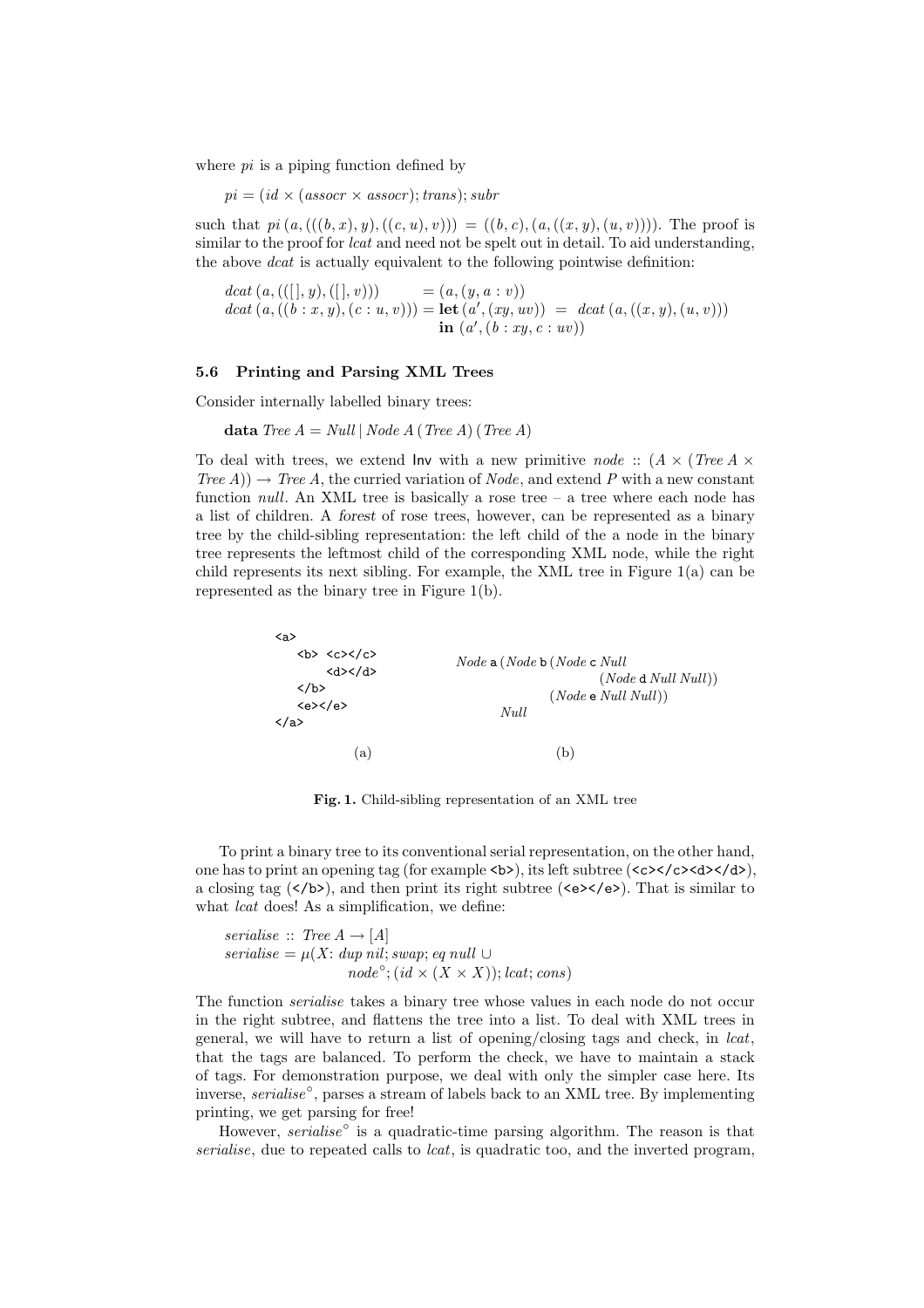without further optimising transformation, always has the same efficiency as the original one. To construct a linear-time parsing algorithm, we can try to construct a linear version of serialise. Alternatively, we can make use of well-known program derivation techniques to construct an algorithm performing serialise<sup>°</sup> in linear time. We define the function pparse (partial-parse) as below:

$$
pparse(a, x) = (a, (serialiseo y, z))
$$
  
where  $y + [a] + z = x$ 

In point-free style it is written

 $pparse = lact°; (id \times (serialise° \times id))$ 

To come up with a recursive definition, we notice that the identity function  $id$ , when instantiated to take value  $(a, x)$  of type  $(A \times [A])$ , can be factored into  $id =$  $(id \times dup\ nil; eq\ id) \cup (id \times cons°; cons), corresponds to the case x being empty or$ non-empty respectively. We start derivation with  $pparse = id$ ; pparse and deal with each case separately. It will turn out that we need to further split the second case into two:

$$
id = (id \times dup \; nil; eq \; id) \cup
$$
  
(id \times cons°); swap; eq \;fst; dup \;fst; (cons \times id); swap \cup  
(id \times cons°; cons); neg \;id (cons;fst);

When x is non-empty, the head of x may equal a or not. We prefix *pparse* with each of the cases, and try to simplify it using algebraic rules. It is basically a case-analysis in point-free style. Some of the branches may turn out to yield an empty relation.

We will demonstrate only the third branch. The derivation relies on the following associativity property:

$$
a: ((b: (x + [b] + y)) + [a] + z) = a: (b: x + [b] + (y + [a] + z))
$$

The point-free counterpart of the property, however, looks much more cumbersome. We define:

```
subrr = subr; (id \times subr)subassoc = (id \times assoc; (id \times assoc); suberror
```
The associativity property can be rewritten as:

```
(id \times (lcat; cons \times id)); lcat= subssoc; (id \times (id \times lcat)); subrr°; (id \times lcat; cons); neg id (cons°; fst) (1)
```
The neg check needs to be there; otherwise only the inclusion  $\subseteq$  holds. Given (1), derivation of pparse is long but trivial:

```
neq id (cons◦
; fst); pparse
= {definition of pparse}
   neg \ id \ (cons^{\circ}; fst); \ lcat^{\circ}; (id \times (serialise^{\circ} \times id))⊇ {definition of serialise; we try its branches separately}
   neq id (cons^{\circ};fst); lcat^{\circ};(id \times (cons^{\circ}; lead^{\circ}; (id \times (serialise^{\circ} \times serialise^{\circ})); node \times id))= {products}
   neq id (cons^{\circ};fst); lcat^{\circ}; (id \times (cons^{\circ}; lcat^{\circ} \times id));(id \times ((id \times (serialise^{\circ} \times serialise^{\circ})); node \times id))= {by (1) and neq f g; neq f g = neq f g}
```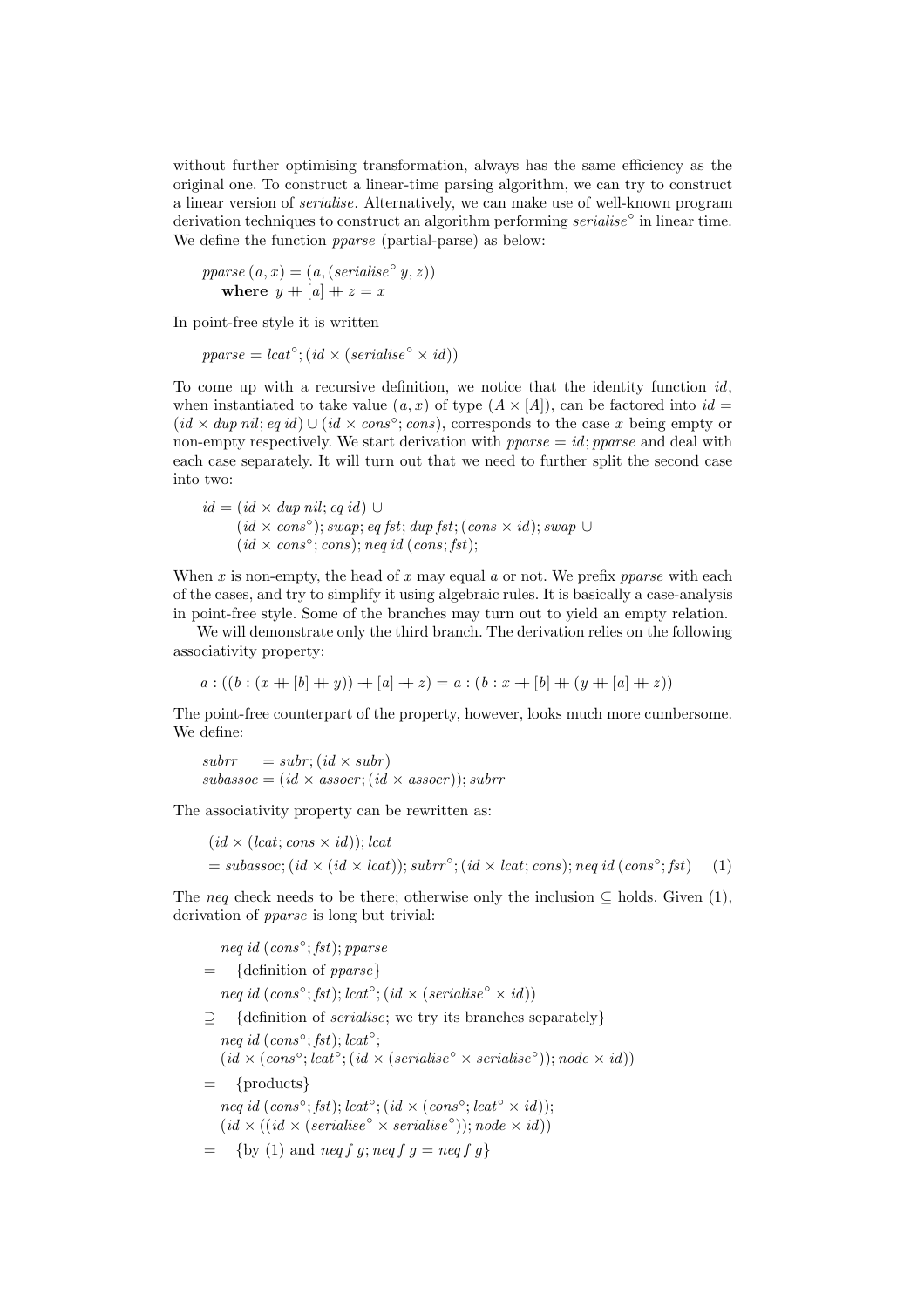neq id  $(cons°; fst); (id \times cons°; lcat°); subrr; (id \times (id \times lcat°)); subssoc°;$  $(id \times ((id \times (serialise^{\circ} \times serialise^{\circ})); node \times id))$ = {naturalty of subassoc} neq id  $(cons\textdegree;fst); (id \times cons\textdegree; lcat\textdegree); subrr; (id \times$  $(scrialise^{\circ} \times leat^{\circ}; (id \times (serialise^{\circ} \times id))))$ ; subassoc<sup>°</sup>;  $(id \times (node \times id))$ = {definition of pparse}  $neg\ id\ (cons^{\circ};fst); (id \times cons^{\circ}; lcat^{\circ}); subrr;$  $(id \times (serialise^{\circ} \times sparse))$ ; subassoc<sup>°</sup>;  $(id \times (node \times id))$  $=$  {naturalty of *subrr*} neq id  $(cons^{\circ};fst); (id \times cons^{\circ}; lcat^{\circ}; (id \times (serialise^{\circ} \times id)))$ ; subrr;  $(id \times (id \times sparse))$ ; subassoc°;  $(id \times (node \times id))$  $=$  {definition of *pparse*}  $neg\ id\ (cons\circ;fst); (id \times cons\circ; sparse); subrr;$  $(id \times (id \times sparse))$ ; subassoc°;  $(id \times (node \times id))$ = {since  $neg f (cons<sup>°</sup>; g); (id \times cons<sup>°</sup>) = (id \times cons<sup>°</sup>)$ ; neq f g}

 $(id \times cons°);$  neq id fst;  $(id \times sparse);$  subrr;  $(id \times (id \times sparse))$ ; subassoc<sup>°</sup>;  $(id \times (node \times id))$ 

After some derivation, and a careful check that the recursive equation does yield unique fixed-point (see  $[9]$ ), one will come up with the following definition of *pparse*:

 $pparse = \mu(X: (id \times cons<sup>°</sup>);$  $(swap; eq\,fst; (id \times dup\, null; swap) \cup$ neq id fst; (id × X); subrr; (id × (id × X)); subassoc°;  $(id \times (node \times id)))$ 

Now that we have *pparse*, we need to express *serialise*<sup>°</sup> in terms of *pparse*. Some derivation would show that:

serialise° =  $\mu$ (X: dup null; swap; eq nil ∪  $cons<sup>°</sup>; sparse; (id × (id × X)); node)$ 

The point-free definition of *pparse* and *serialise*<sup> $\circ$ </sup> might be rather confusing to the reader. To aid understanding, their pointwise definition is given in Figure 2.

| pparse $(a, a: x) = (a, (Null, x))$            | $\text{serialise}^{\circ}$ $  \cdot  $ = $\text{Null}$ |
|------------------------------------------------|--------------------------------------------------------|
| pparse $(a, b : x) =$                          | $\text{serialise}^{\circ}(a:x) =$                      |
| <b>let</b> $(b, (t, y)) = \text{pparse}(b, x)$ | let $(a, (t, y)) = pparse(a, x)$                       |
| $(a, (u, z)) = pparse(a, y)$                   | $u = serialise^{\circ} u$                              |
| in $(a, (Node b t u, z))$                      | $\mathbf{in}$ Node at u                                |
|                                                |                                                        |

Fig. 2. Pointwise definition of *pparse* and *serialise*°.

### 5.7 Loops

An important feature is still missing in  $Inv -$  we can not define loops. Loops come handy when we want to show that Inv is computationally as powerful as Bennett's reversible Turing machine [4], since the simulation of a Turing machine is best described as a loop. In Fun, one can write a loop as a tail recursive function  $\mu(X)$ : term  $\cup$  body; X) where term and body have disjoint domains. However, the range of  $body; X$  contains that of *term*, which is not allowed in  $Inv$  — when we ran the loop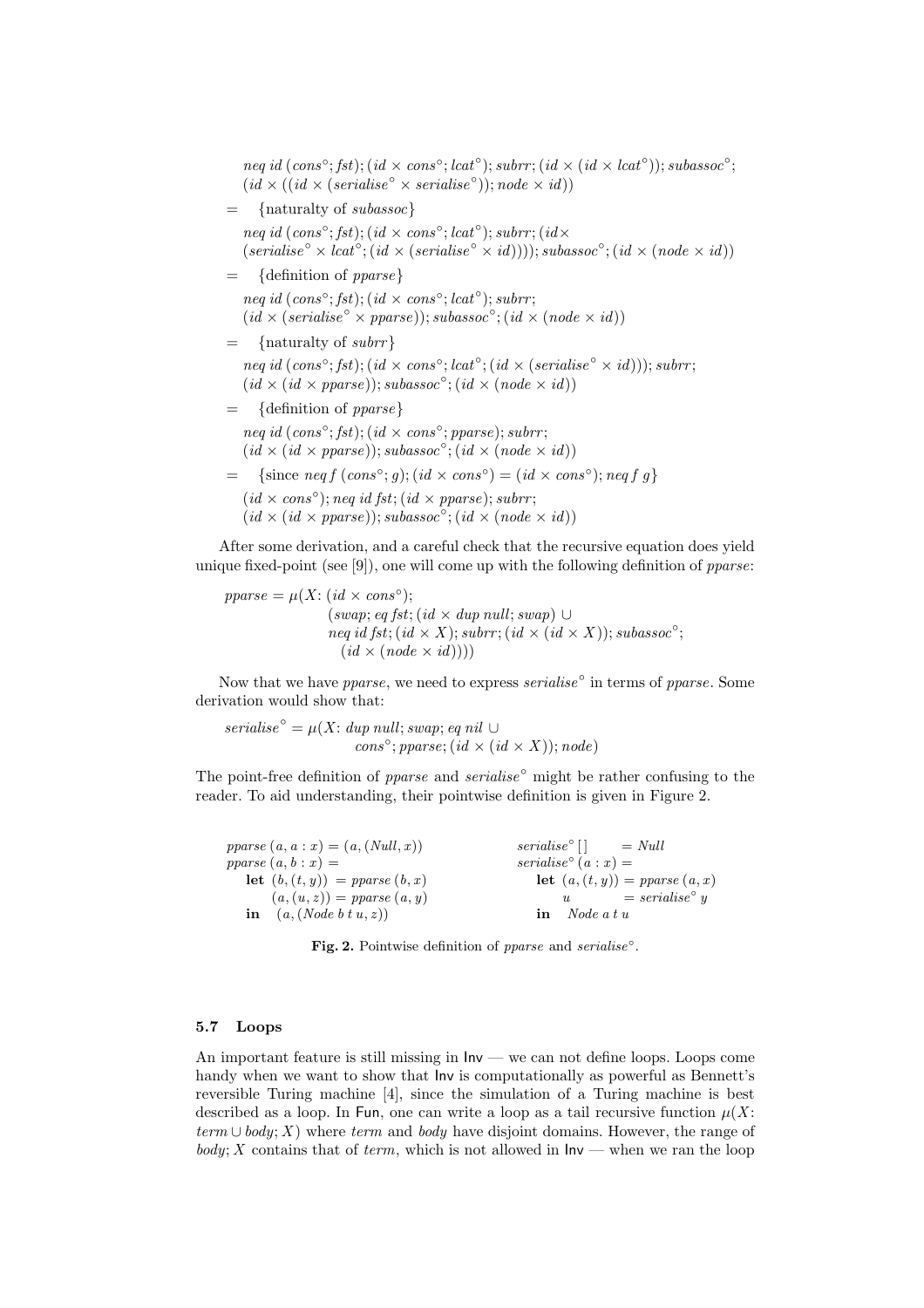backwards we do not know whether to terminate the loop now or execute the body again.

Tail recursion is allowed in [13], where they resolve the non-determinism in a way similar to how left-recursive grammars are dealt with in LR parsing. Alternatively, we could introduce a special construct for loops, for example,  $S; B^*; T$ , where the initialisation  $S$  and loop body  $B$  have disjoint ranges, while  $B$  and the terminating condition T have disjoint domains. In  $[8, 9]$ , the conditions for a loop to terminate, as well as guidelines for designing terminating loops, were discussed in a similar style. One of the earliest case study of inverting loops is [7]. Construction and reasoning of invertible loops in general has been discussed in [1].

Luckily, just to show that Inv is computationally equivalent to the reversible Turing machine, we do not need loops. One can code the reversible Turing machine as a function which returns the final state of the tapes together with an integer counting the number iterations executed. The count can then be eliminated in a clever way described by Bennett. More discussions will be given in Section 6.2.

## 6 Translating Non-injective Functions

Still, there are lots of things we cannot do in Inv. We cannot add two numbers, we cannot concatenate two lists. In short, we cannot construct non-injective functions. However, given a non-injective function  $p :: A \rightarrow B$  in Fun, we can always construct a  $p_1: A \to (B \times H)$  in lnv such that  $p_i$ ;  $fst = p$ . In other words,  $p a = b$  if and only if there exists some h satisfying  $p_I a = (b, h)$ .

Such a  $p_I$  may not be unique, but always exists: you can always take  $H = A$  and simply copy the input to the output. However, it is not immediately obvious how to construct such a  $p_1 : A \to (B \times A)$  in lnv. Note that simply calling dup will not do, since not every function can be an argument to *dup*. Nor is it immediately obvious how to compose two transformed functions without throwing away the intermediate result. In Section 6.2, we will discuss the construction in more detail.

As another alternative, in Section 6.1 we will introduce what we call the "logging" translation, where a history of execution is recorded in  $H$ . The  $H$  resulting from the logging translation might not be the most interesting one, however. We can actually make  $p_I$  do different things by designing different H. We will see such an example in Section 6.3.

### 6.1 The Logging Translation

In this section we describe the logging translation from Fun functions to Inv. It basically works by pairing the result of the computation together with a history, where each choice of branch and each disposed piece of data is recorded, so one can always trace the computation back. It is similar to a translation for procedural languages described in [28].

Logging the History To represent the history, we introduce several new operators: unit, a constant function, like zero and nil, introduces the unit value (). Functions inl ::  $A \rightarrow A + B$  and inr ::  $B \rightarrow A + B$  wraps a value into a sum type. Finally, in builds recursive types.

The interesting fragments of the logging translation is summarised in Figure 3. The function log translates a Fun function into Inv, while returning a boolean value indicating whether it carries history or not. Using the associativity of composition and the following "split absorption" rule,

$$
\langle f; h, g; k \rangle = \langle f, g \rangle; (h \times k)
$$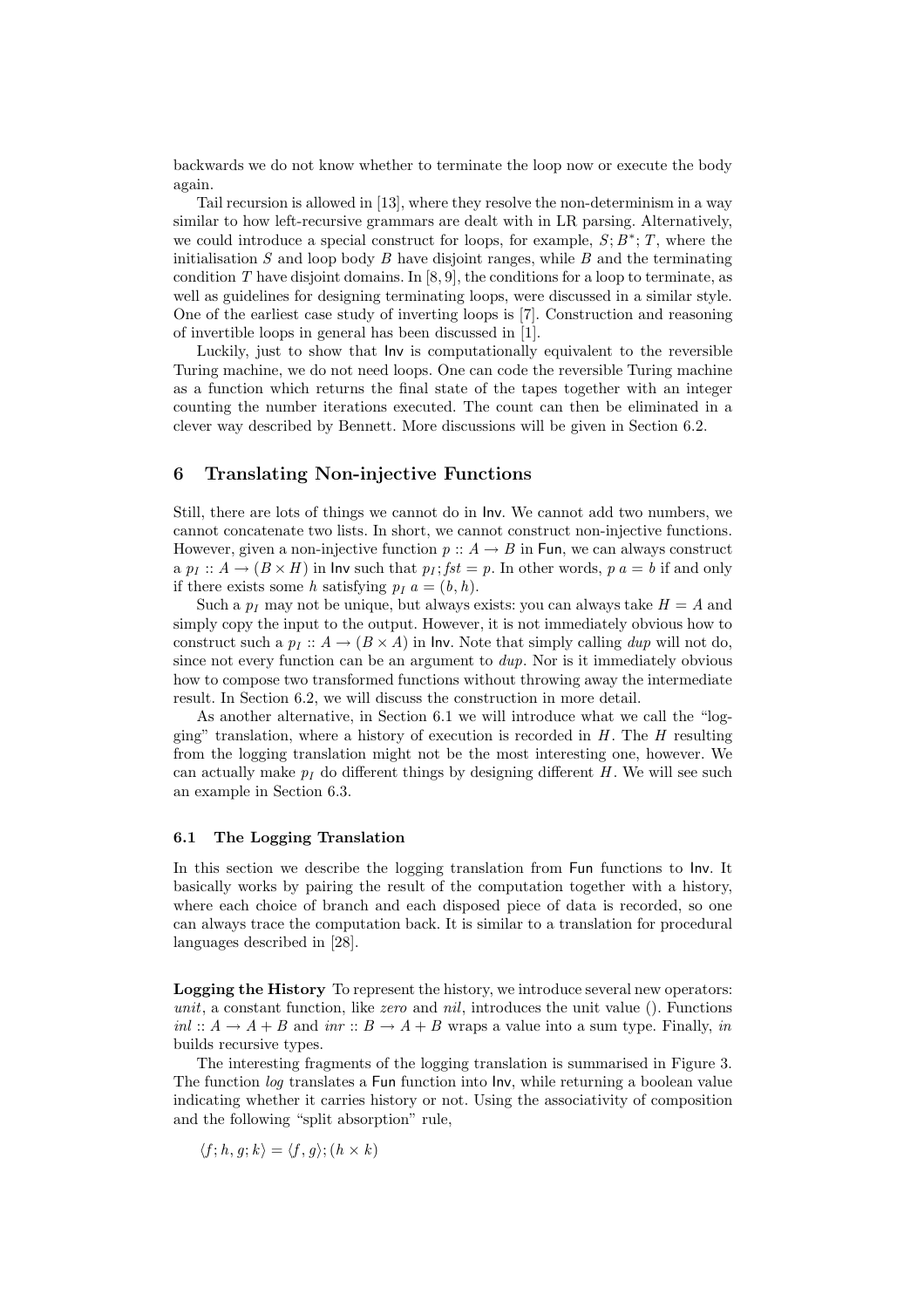log :: Fun → (Inv, Bool) log succ = (succ, F) : log (f ∪ g) = (h (log f ); (id × inl)∪ h (log g); (id × inr), T) where h (f , F) = f ; dup unit h (f , T) = f log (f × g) = case (log f , log g) of ((f 0 , F), (g 0 , F)) → ((f <sup>0</sup> × g 0 ), F) ((f 0 , T), (g 0 , F)) → ((f <sup>0</sup> × g 0 ); lsub, T) ((f 0 , F), (g 0 , T)) → ((f <sup>0</sup> × g 0 ); assocl, T) ((f 0 , T), (g 0 , T)) → ((f <sup>0</sup> × g 0 );trans, T) where lsub = assocr; (id × swap); assocl log µF = (µ(X: fst (log (F(S X ))); (id × in)), T) log (S f ) = (f , T) — a placeholder for recursion log fs | unsafe = compose (pipe hd) (log tl) | otherwise = compose (log hd) (log tl) — fs may be a split or a seq. of composition where (hd, unsafe,tl) = factor fs : compose (f 0 , F) (g 0 , F) = ((f 0 ; g 0 ), F) compose (f 0 , T) (g 0 , F) = (f 0 ; (g <sup>0</sup> <sup>×</sup> id), <sup>T</sup>) compose (f 0 , F) (g 0 , T) = (f 0 ; g 0 , T) compose (f 0 , T) (g 0 , T) = (f 0 ; (g <sup>0</sup> <sup>×</sup> id); assocr, <sup>T</sup>)

Fig. 3. The logging translation

we can factor a sequence of composition into a head and a tail. The head segment uses only splits, *fst, snd*, converses, and constant functions. The tail segment, on the other hand, does not start with any of the constructs. For example,  $\langle \text{cons}, \text{fst} \rangle$ is factored into  $\langle id, fst \rangle$ ; (cons  $\times id$ ), while nil<sup>o</sup>; nil into (nil<sup>o</sup>; nil); id. The factoring is done by the function factor . If the head does use one of the unsafe functions, it is compiled into Inv using the method to be discussed in the next section, implemented in the function pipe.

An expression  $f$ ;  $g$ , where  $f$  and  $g$  have been translated separately, is translated into  $f$ ;  $(g \times id)$ ; assocr if both f and g carry history. If f carries history but g does not, it is translated into  $f$ ;  $(g \times id)$ . A product  $(f \times g)$ , where f and g both carry history, is translated into  $(f \times g)$ ; trans, where trans couples the histories together. If, for example, only g carries history, it is translated into  $(f \times g)$ ; assocl.

A union  $f \cup g$  is translated into  $f$ ;  $(id \times inl) \cup g$ ;  $(id \times inr)$ , where inl and  $\dot{m}$  guarantee that the ranges of the two branches are disjoint. We require both  $f$ and  $q$  to carry history. The branch not carrying history is postfixed with *dup unit* to create an empty history. Finally, the fixed-point  $\mu(X; F(X))$  is translated to  $\mu(X; F(X); (id \times in))$ . Here we enforce that recursive functions always carry history. Known injective functions can be dealt with separately as primitives.

As an example, let us recall the function cat concatenating two lists. It is defined very similarly to snoc. The difference is that the two branches no longer have disjoint ranges.

$$
cat = \mu(X: (nil^{\circ} \times id);snd \cup
$$
  

$$
(cons^{\circ} \times id); assoc; (id \times X); cons)
$$

The logging translation converts cat into

$$
cat_I = \mu(X: (nl; dup unit; (id \times inl)) \cup
$$
  

$$
(cons^{\circ} \times id); assoc; (id \times X); associ; (cons \times inr));
$$
  

$$
(id \times in))
$$

The function pipe, to be discussed in the next section, compiles expression (nil<sup>o</sup>  $\times$ id); snd into swap; eq nil. The first branch, however, does not carry history since no non-constant data is thrown away. We therefore make a call to dup unit to create an initial history. In the second branch, the recursive call is assumed to carry history. We therefore shift the history to the right position by *assocl*. The two branches are distinguished by *inl* and *inr*.

The history returned by  $cat_I$  is a sequence of *inrs* followed by  $inI$  — an encoding of natural numbers! It is the length of the first argument. In general, the history would be a tree reflecting the structure of the recursion.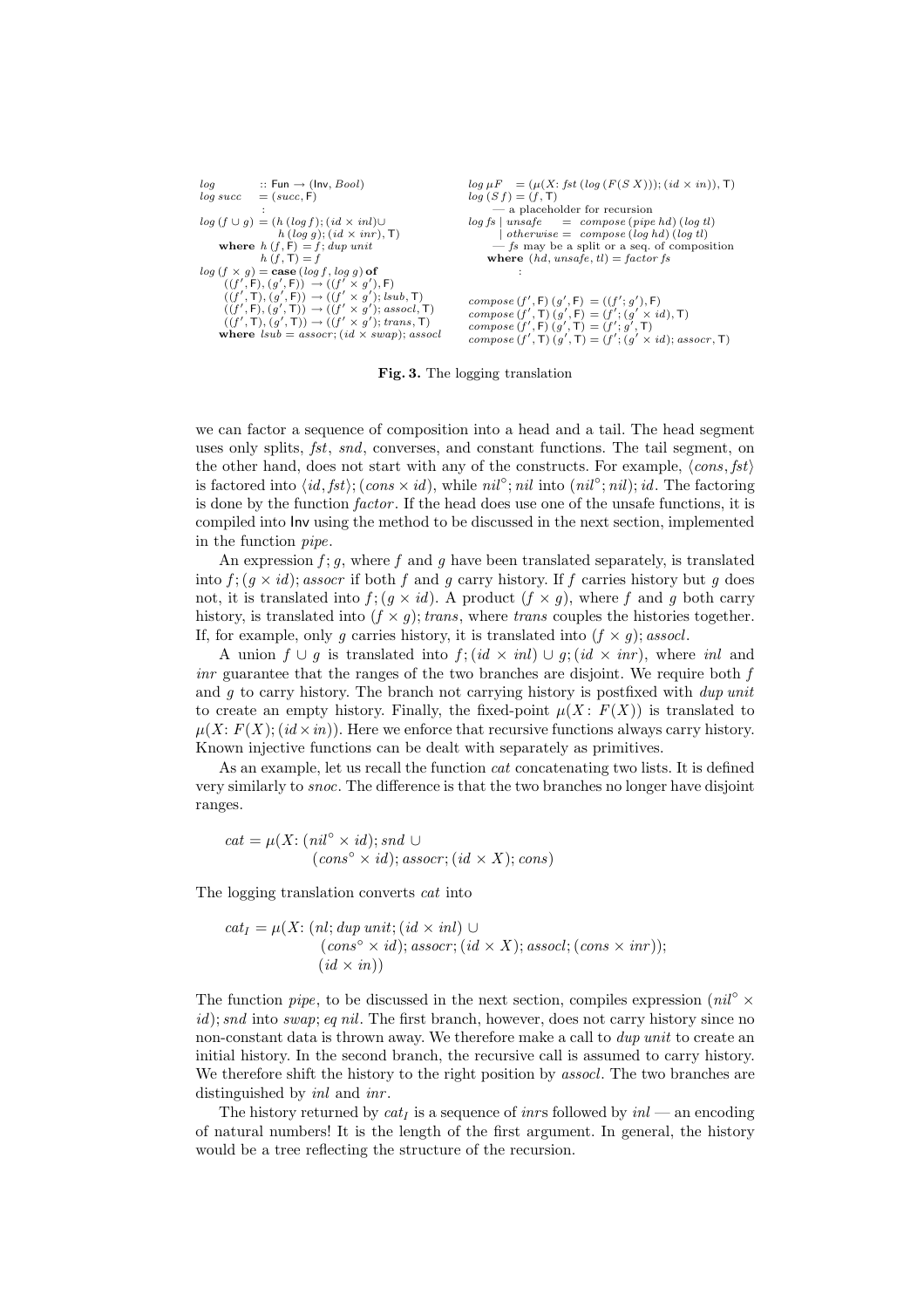Compiling Piping Functions Given a "natural" function defined in Fun in terms of splits, fst, snd, and constant functions, how does one find its equivalent, if any, in Inv? For mechanical construction, simple brute-force searching turned out to be satisfactory enough.

Take, for example, the expression  $\langle \langle zero, \mathit{snd}; \mathit{fst}\rangle, \langle \mathit{fst}, \mathit{snd}; \mathit{snd}\rangle \rangle$ . By a type inference on the expression, taking zero as a type of its own, we find that it transforms input of the form  $(A, (B, C))$  to output  $((0, B), (A, C))$ . We can then start a breadth-first search, where the root is the input type  $(A, (B, C))$ , the edges are all applicable Inv formed by primitive operations and products, and the goal is the target type  $((0, B), (A, C))$ . To reduce the search space, we keep a count of copies of data and constants to be created. In this example, we need to create a fresh zero, so dup zero needs to be called once (and only once). Since no input data is duplicated, other calls to dup are not necessary. One possible result returned by the search is swap; assocr;  $(dup zero \times id)$ ;  $(swap \times swap)$ .

As another example,  $nil^{\circ}$ ; nil, taking empty lists to empty lists, can be compiled into either dup nil; eq id or dup id; eq nil. Some extra care is needed to distinguish input (whose domain is to be restricted) and generated constants, such that id and  $dup id \cdot eq id$  are not legitimate answers. The search space is finite, therefore the search is bound to terminate.

When the Fun expression throws away some data, we compile it into an Inv expression that returns a pair whose first component is the output of the collects Fun expression. The forgotten bits are stored in the second component. For example, the Fun expression  $\langle fst, \mathit{snd}; \mathit{fst} \rangle$  will be compiled into an Inv expression taking  $(A,(B, C))$  to  $((A, B), C)$ , where C is the bit of data that is left out in the Fun expression. One possibility is simply assocl. The left components of the compiled Inv expressions constitute the "history" of the computation.

### 6.2 Relationship with the Reversible Turing Machine

The logging translation constructs, from a function  $p :: A \rightarrow B$ , a function  $p_I ::$  $A \rightarrow (B \times H)$ , where H records the history of computation. The question, then, is what to do with the history? Throwing  $H$  away merely delays the loss of information and dissipation of heat. Then answer was given by Bennett in [4].

The basic configuration of Bennett's reversible Turing machine uses three tapes: one for input, one for output, and one for the history. Given a two-tape Turing machine accepting input  $\tilde{A}$  on the input tape and outputting  $\tilde{B}$  on the output tape, Bennett showed that one can always construct a three-tape reversible Turing machine which reads the input  $A$ , and terminates with  $A$  and  $B$  on the input and output tapes, while leaving the history tape blank. This is how it is done: in the first phase, the program is run forward, consuming the data on the input tape while writing to the output and history tapes. The output is then copied. In the third phase the program is run backwards, this time consuming the original output and history, while regenerating the input. This can be expressed in Inv by:

$$
p_I; \, \text{dup } \text{fst}; \, (p_I \text{°} \times \text{id}) :: A \to (A \times B)
$$

We cannot entirely get rid of  $A$ , or some other sufficient information, if the computation is not injective. Otherwise we are losing information. When the computed function is injective, however, there is a way to erase both the history and input tapes empty. Bennett's method to do it can be expressed in our notation as the following. Assume that there exists a  $q:: B \rightarrow A$ , defined in Fun, serving as the inverse of p. The logging translation thus yields  $q_I :: B \rightarrow (A, H')$  in lnv.

$$
p_I; \text{ }dup\text{ }fst; (p_I \text{ }^\circ \times \text{ }id); \text{ }swap; (q_I \times \text{ }id); \text{ }eq\text{ }fst; \text{ }q_I \text{ }^\circ
$$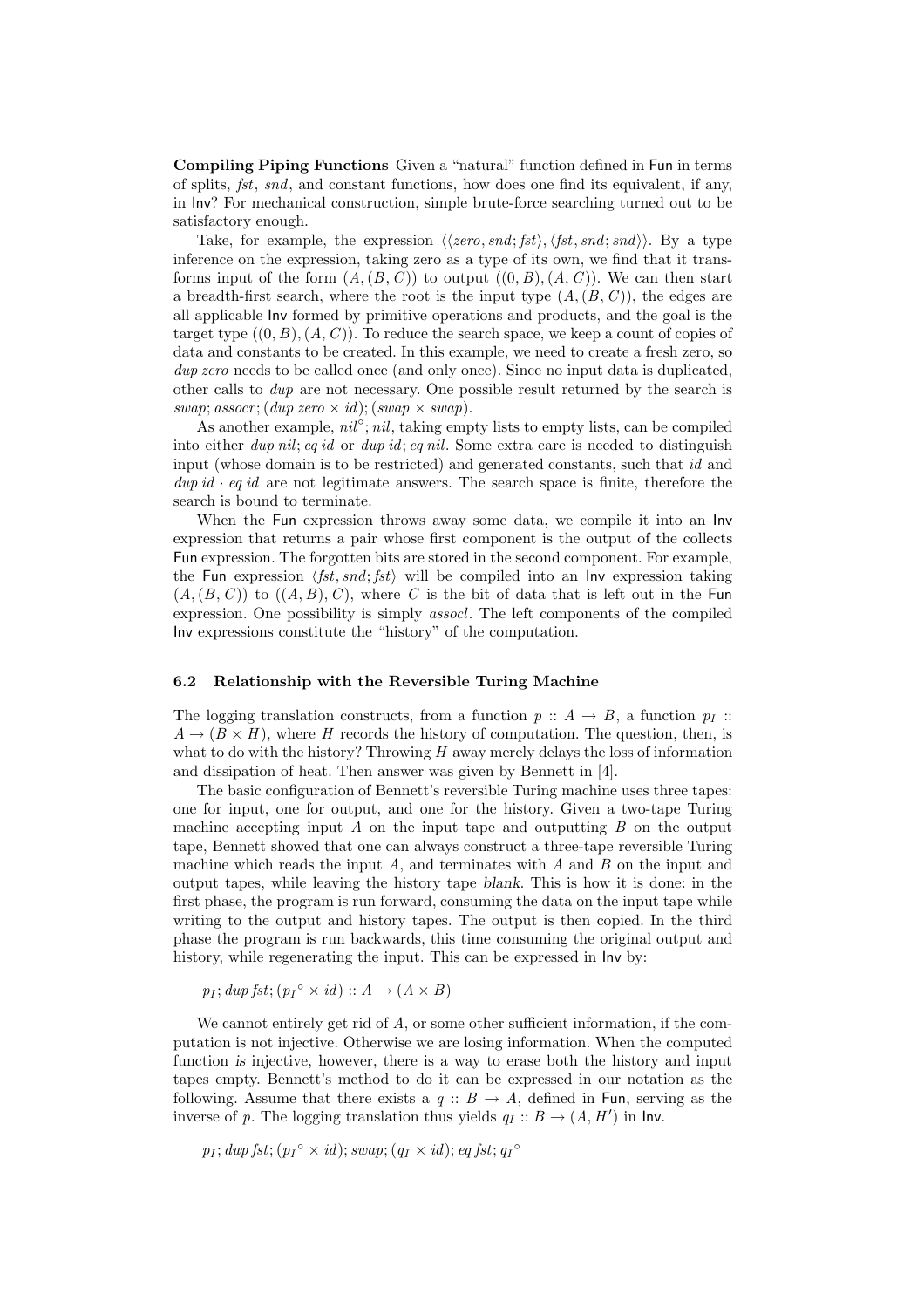The prefix  $p_I$ ;  $dup \, fst$ ;  $(p_I \circ \times id)$ , given input a, computes  $(a, b)$ . The pair is swapped and b is passed though  $q_I$ , yielding  $((a, h'), a)$ . The duplicated a is removed by eq fst, and finally  $q_I^{\circ}$  takes the remaining  $(a, h')$  and produces b.

The above discussion is relevant to us for another reason: it helps to show that Inv, even without an explicit looping construct, is computationally at least as powerful as the reversible Turing machine. Let  $p$  be a Fun function, defined tail-recursively, simulating a reversible Turing machine. The types  $A$  and  $B$  both represent states of the machine and the contents of the three tapes. The function  $q$  simulates the reversed Turing machine. They can be translated, via the logging translation, into Inv as functions that returns the final state together with an extra counter. The counter can then be eliminated using the above technique.

### 6.3 Preorder Traversal

To see the effect of the logging translation, and its alternatives, let us look at another example. Preorder traversal for binary trees can be defined in Fun as:

$$
pre = \mu(X: null^{\circ}; nil \cup
$$

$$
node^{\circ}; (id \times (X \times X); cat_I); cons)
$$

The logging translation delivers the following program in Inv:

$$
pre_I = \mu(X: (dup\ nil; eq\ null; dup\ unit; (id \times inl) \cup
$$
  
\n
$$
node^{\circ}; (id \times (X \times X); trans; (cat_I \times id); assoc); (cons \times inr));
$$
  
\n
$$
(id \times in))
$$

which returns a tree as a history. In each node of the tree is a number, returned by  $cat_I$ , telling us where to split the list into two.

However, if we choose not to reply on the logging translation, we could have chosen  $H = [A]$  and defined:

prein =  $\mu(X: \text{dup nil}; \text{eq null}; \text{dup nil} \cup$  $node^{\circ}$ ; (id  $\times$  (X  $\times$  X); trans); dcat; assocl; (cons  $\times$  id))

where *dcat* is as defined in Section 5.5. We recite its definition here:

 $dcat (a, ((x, y), (u, v))) = (a, (x + y, u + [a] + v))$ 

where a does not occur in x, and x and u have the same lengths. Since  $(id \times$ cat); cons = dcat; assocl; (cons  $\times id$ ); fst, it is obvious that prein; fst reduces to pre  $-$  with a restriction on its domain. The partial function *prein* accepts only trees with no duplicated labels. What about *prein*; snd? It reduces to inorder traversal of a binary tree. It is a known fact: we can reconstruct a binary tree having no duplicated labels from its preorder and inorder traversals [23].

### 7 Implementation

We have a prototype implementation of the logging translation and a simple, backtracking interpreter for Inv, both written in Haskell. The implementation of the logging translation, though tedious, poses no substantial difficulty. Producing an efficient, non-backtracking Inv interpreter, however, turned out to be more tricky than we expected.

Implementing a relational programming language has been discussed, for example, in [15] and [20]. Both considered implementing an executable subset of Ruby, a relational language for designing circuits [16]. A functional logic programming language was used for the implementation, which uses backtracking to collect all results of a relational program.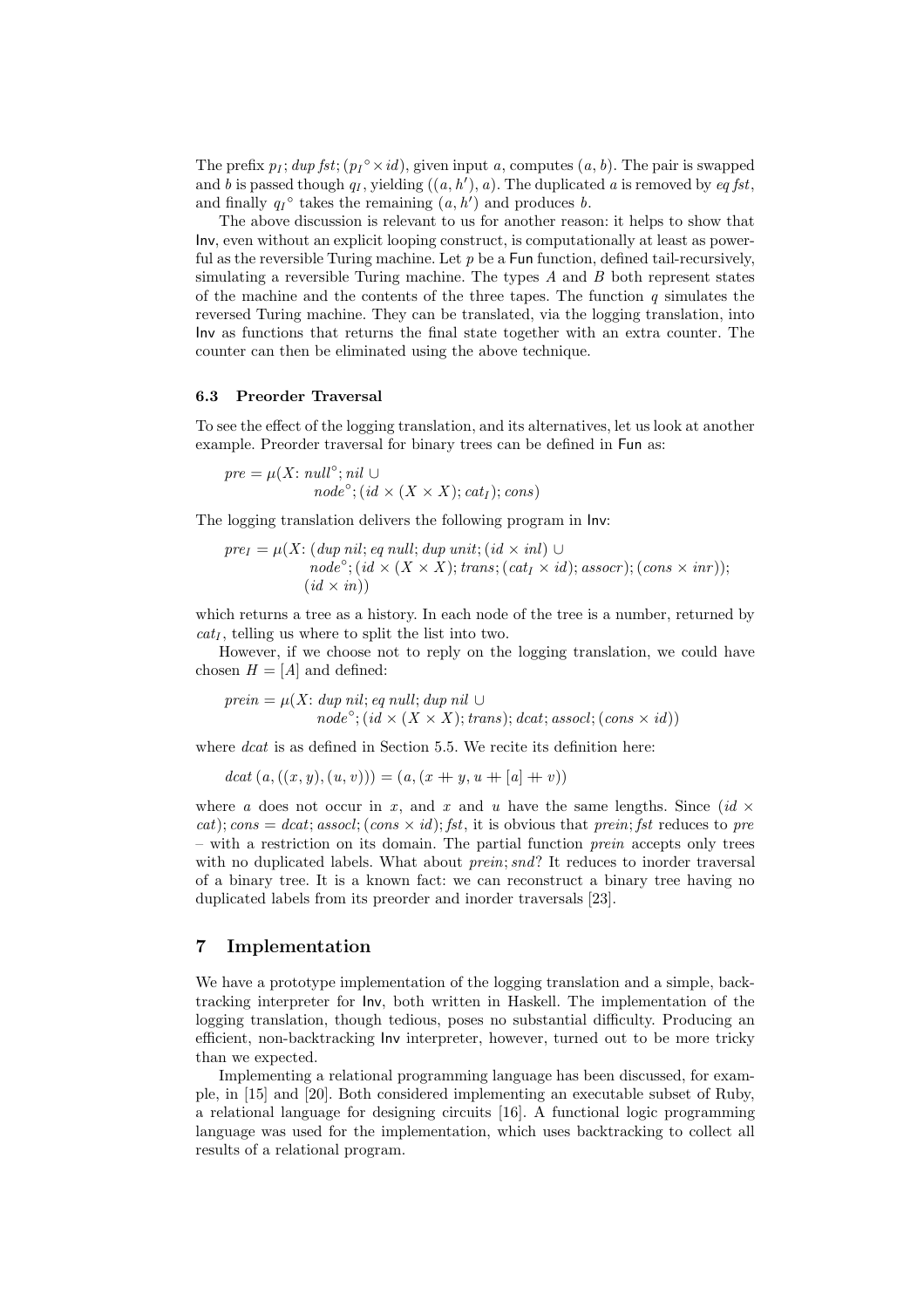The problem we are dealing with here, however, is a different one. We know that legitimate programs in Inv are deterministic. But can we implement the language without the use of backtracking? Can we detect the error when the domains or ranges of the two branches of a union are not disjoint? Consider snoc<sup>°</sup>, with the definition of wrap and nl expanded:

 $snoc<sup>°</sup> = \mu(X : cons<sup>°</sup>; eq nil; dup nil; swap ∪$  $cons$ <sup>°</sup>;  $(id \times X)$ ; assocl;  $(cons \times id)$ 

Both branches start with  $cons^{\circ}$ , and we cannot immediately decide which branch we should take.

A natural direction to go is to apply some form of domain analysis. Glück and Kawabe [13] recently suggested another approach. They observed that the problem is similar to parsing. A program is like a grammar, where the traces of a program constitute its language. Determining which branch to go is like determining which production rule to use to parse the input. In [13] they adopted the techniques used in LR parsing, such as building item sets and automatons, to construct non-backtracking programs. It is interesting to see whether the handling of parsing conflicts can be adapted to detect, report and resolve the non-disjointness of branches.

## 8 Conclusion and Related Work

We have presented a language, Inv, in which all functions definable are injective. It is a functional language with a relational semantics. Through examples, we find that many useful functions can be defined in Inv. In fact, it is computationally equivalent to Bennett's reversible Turing machines. Non-injective functions can be simulated in Inv via the logging translation which converts it to an Inv function returning both the result and a history.

A lot of previous work has been devoted into the design of programming languages and models for reversible computation. To the best of the authors' knowledge, they include Baker's PsiLisp [3], Lutz and Derby's Janus [19], Frank's R [10], and Zuliani's model based on probabilistic guarded-command language [28]. Our work differs from the previous ones in several aspects: we base our model on a functional language; we do not rely on "hidden" features of the machine to record the history; and we highlight the importance of program derivation as well as mechanical inversion. We believe that Inv serves as a clean yet expressive model for the construction and reasoning of reversible programs.

The motivation to study languages for reversible programs traditionally comes from the thermodynamics view of computation. We were motivated for yet another reason — to build bi-directional editors. The source data is transformed to a view. The user can then edit the view, and the system has to work out how the source shall be updated correspondingly. Meertens [21] and Greenwald and Moore, et al. [14] independently developed their combinators for describing the source-to-view transformation, yet their results are strikingly similar. Both are combinator-like, functional languages allowing relatively unrestricted use of non-injective functions. Transformations are surjective functions/relations, and view-to-source updating is modelled by a function taking both the old source and the new view as arguments. Things get complicated when duplication is involved. We are currently exploring a slightly different approach, basing on Inv, in which the transformation is injective by default, and the use of non-injective functions is restricted to the dup operator. We hope this would make the model clearer, so that the difficulties can be better tackled.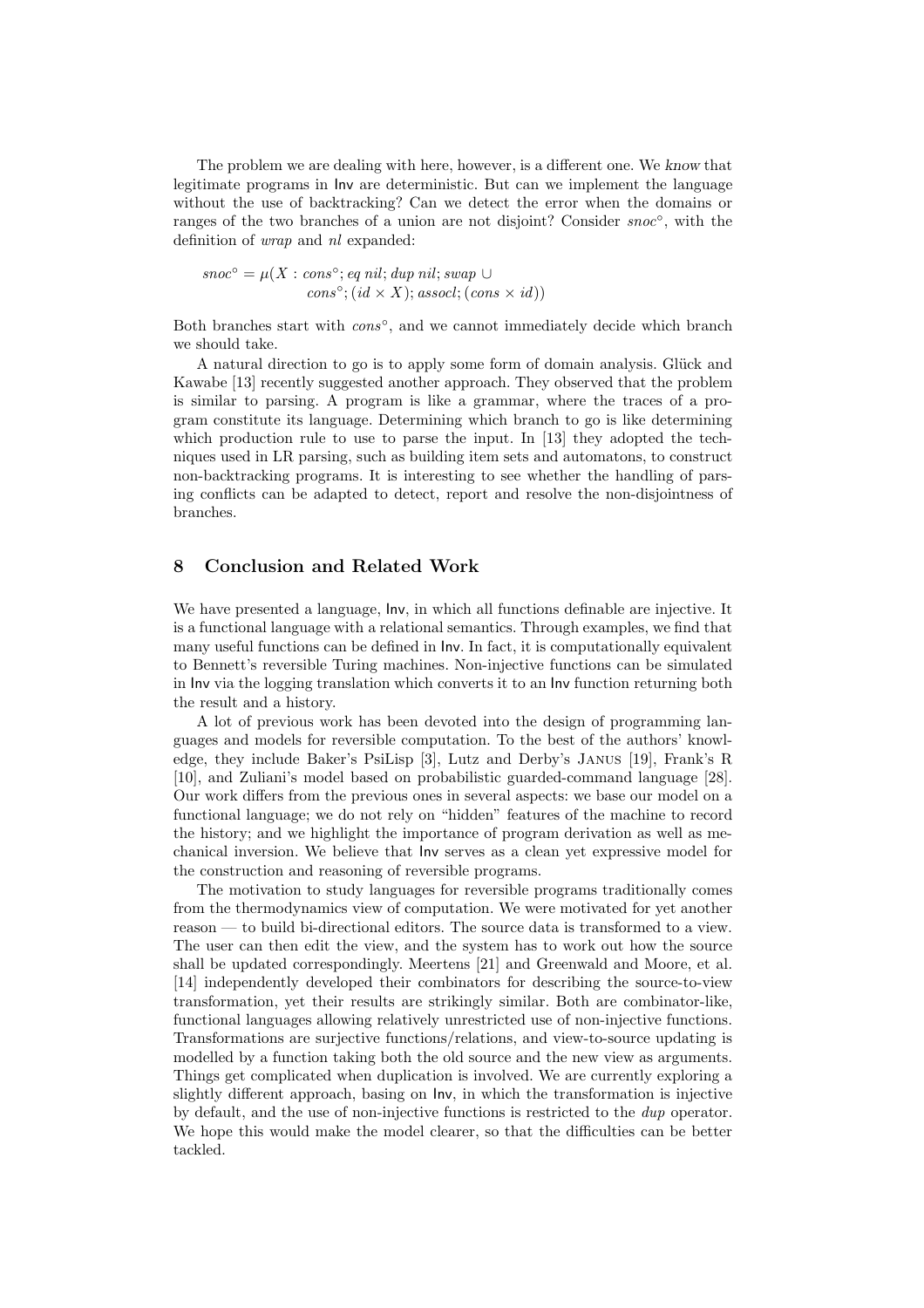Our work is complementary to Glück and Kawabe's recent work on automatic program inversion. While their focus was on automatic inversion of programs and ours on theory and language design, many of their results turned out to be highly relevant to our work. The stack-based intermediate language defined in [12] is actually an injective language. They also provided sufficient, though not necessary, conditions for the range-disjointness of branches. For a more precise check of disjointness they resort to the LR parsing technique [13]. Their insight that determining the choice of branches is like LR parsing is the key to build an efficient implementation of Inv. The authors are interested to see how conflict-handling can help to resolve the disjointness of branches.

Acknowledgements The authors would like to thank Robert Glück and Masahiko Kawabe for valuable discussions and encouragement. This research is partly supported by the e-Society Infrastructure Project of the Ministry of Education, Culture, Sports, Science and Technology, Japan.

## References

- 1. R. J. R. Back and J. von Wright. Statement inversion and strongest postcondition. Science of Computer Programming, 20:223–251, 1993.
- 2. R. C. Backhouse, P. de Bruin, G. Malcolm, E. Voermans, and J. van der Woude. Relational catamorphisms. In B. Möller, editor, Proceedings of the IFIP  $TC2/WG2.1$ Working Conference on Constructing Programs, pages 287–318. Elsevier Science Publishers, 1991.
- 3. H. G. Baker. NREVERSAL of fortune–the thermodynamics of garbage collection. In Proc. Int'l Workshop on Memory Mgmt, number 637 in Lecture Notes in Computer Science, St. Malo, France, September 1992.
- 4. C. H. Bennett. Logical reversibility of computation. IBM Journal of Research and Development, 17(6):525–532, 1973.
- 5. C. H. Bennett. Thermodynamics of computation—a review. International Journal of Theoretical Physics, 21:905–940, 12 1982.
- 6. R. S. Bird and O. de Moor. Algebra of Programming. International Series in Computer Science. Prentice Hall, 1997.
- 7. E. W. Dijkstra. Program inversion. Technical Report EWD671, Eindhoven University of Technology, 1978.
- 8. H. Doornbos and R. C. Backhouse. Induction and recursion on datatypes. In B. Möller, editor, Mathematics of Program Construction, 3rd International Conference, number 947 in Lecture Notes in Computer Science, pages 242–256. Springer-Verlag, July 1995.
- 9. H. Doornbos and R. C. Backhouse. Reductivity. Science of Computer Programming, 26:217–236, 1996.
- 10. M. P. Frank. The R programming language and compiler. MIT Reversible Computing Project Memo #M8, Massachusetts Institute of Technology, 1997. http://www.ai.mit.edu/mpf/rc/memos/M08/M08\_rdoc.html.
- 11. E. Fredkin and T. Toffoli. Conservative logic. International Journal of Theoretical Physics, 21:219–253, 1982. MIT Report MIT/LCS/TM-197.
- 12. R. Glück and M. Kawabe. A program inverter for a functional language with equality and constructors. In A. Ohori, editor, Programming Languages and Systems. Proceedings, number 2895 in Lecture Notes in Computer Science, pages 246–264. Springer-Verlag, 2003.
- 13. R. Glück and M. Kawabe. Derivation of deterministic inverse programs based on LR parsing (extended abstract). Submitted to the Seventh International Symposium on Functional and Logic Programming, 2004.
- 14. M. B. Greenwald, J. T. Moore, B. C. Pierce, and A. Schmitt. A language for bidirectional tree transformations. University of Pennsylvania CIS Dept. Technical Report, MS-CIS-03-08, University of Pennsylvani, August 2003.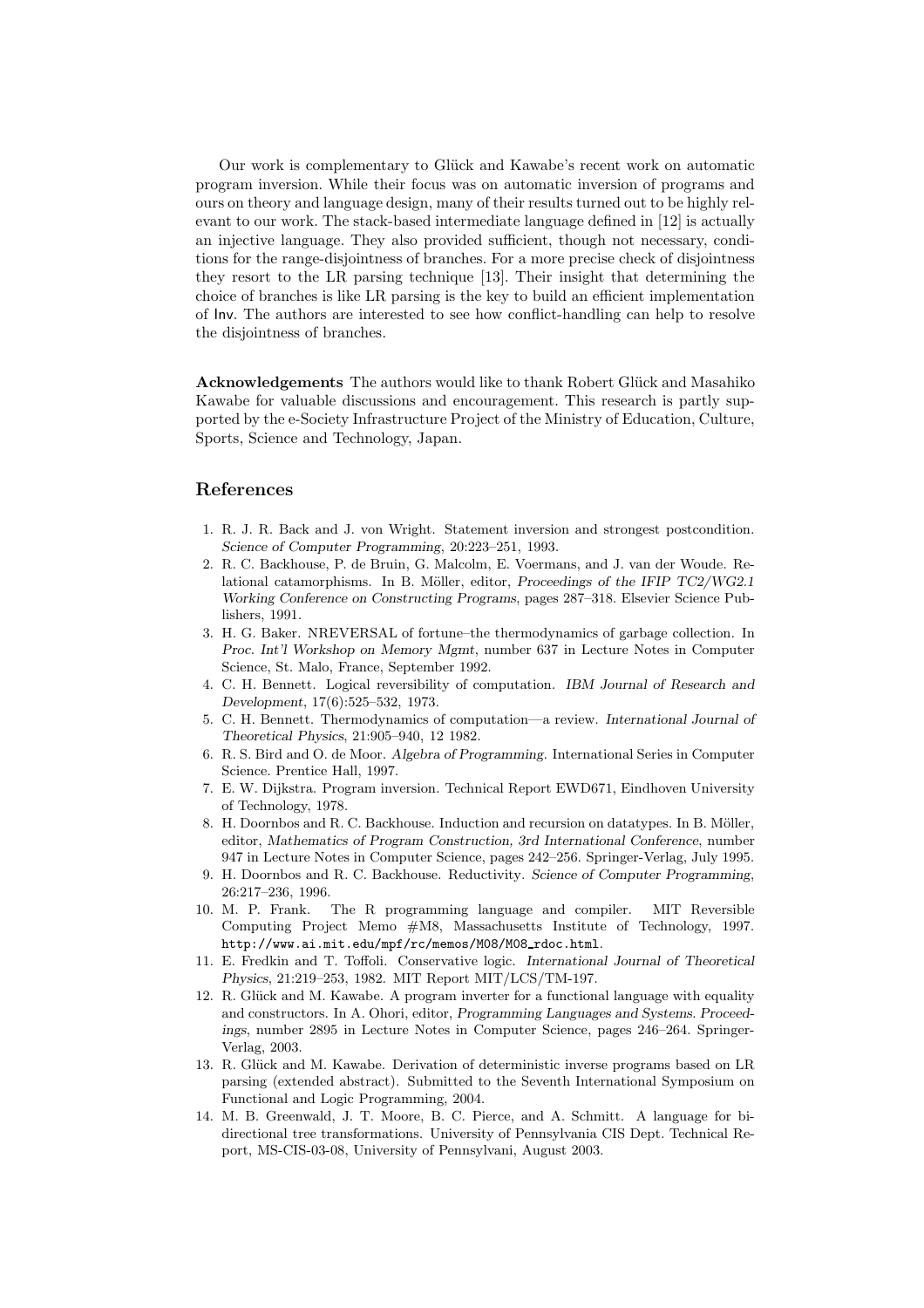- 15. G. Hutton. The Ruby interpreter. Technical Report 72, Chalmers University of Technology, May 1993.
- 16. G. Jones and M. Sheeran. Circuit design in Ruby. In Formal Methods for VLSI Design. Elsevier Science Publishers, 1990.
- 17. R. Landauer. Irreversibility and heat generation in the computing process. IBM Journal of Research and Development, 5:183–191, 1961.
- 18. Y. Lecerf. Machines de Turing réversibles. Récursive insolubilité en  $n \in N$  de l'équation  $u = \theta^n$ , où  $\theta$  est un "isomorphisme de codes". In Comptes Rendus, volume 257, pages 2597–2600, 1963.
- 19. C. Lutz and H. Derby. Janus: a time-reversible language. Caltech class project, California Institute of Technology, 1982. http://www.cise.ufl.edu/~mpf/rc/janus.html.
- 20. R. McPhee. Implementing Ruby in a higher-order logic programming language. Technical report, Oxford University Computing Laboratory, 1995.
- 21. L. Meertens. Designing constraint maintainers for user interaction. ftp://ftp.kestrel.edu/ pub/papers/meertens/dcm.ps, 1998.
- 22. S.-C. Mu and R. S. Bird. Inverting functions as folds. In E. Boiten and B. Möller, editors, Sixth International Conference on Mathematics of Program Construction, number 2386 in Lecture Notes in Computer Science, pages 209–232. Springer-Verlag, July 2002.
- 23. S.-C. Mu and R. S. Bird. Rebuilding a tree from its traversals: a case study of program inversion. In A. Ohori, editor, Programming Languages and Systems. Proceedings, number 2895 in Lecture Notes in Computer Science, pages 265–282. Springer-Verlag, 2003.
- 24. J. W. Sanders and P. Zuliani. Quantum programming . In R. C. Backhouse and J. N. F. d. Oliveira, editors, Mathematics of Program Construction 2000, number 1837 in Lecture Notes in Computer Science, pages 80–99. Springer-Verlag, 2000.
- 25. M. Takeichi, Z. Hu, K. Kakehi, Y. Hayashi, S.-C. Mu, and K. Nakano. TreeCalc:towards programmable structured documents. In The 20th Conference of Japan Society for Software Science and Technology, September 2003.
- 26. T. Toffoli. Reversible computing. In J. W. d. Bakker, editor, Automata, Languages and Programming, pages 632–644. Springer-Verlag, 1980.
- 27. S. G. Younis and T. F. Knight. Asymptotically zero energy split-level charge recovery logic. In 1994 International Workshop on Low Power Design, page 114, 1994.
- 28. P. Zuliani. Logical reversibility. IBM Journal of Research and Development, 46(6):807– 818, 2001. Available online at http://www.research.ibm.com/journal/rd45-6.html.

# A Proof for the Labelled Concatenation

Let *lcat* be defined by

 $lcat = nmem fst \cdot (fst, id); (id \times subr; (id \times cons); cat)$ 

where nmem  $p(a, x) = (a, x)$  if a is not a member of the list p x, and lcat<sub>I</sub> be the fixed-point of  $lcatF$ , where

$$
lcatF X = (dup id \times nl); assoc; (id \times cons) \cup
$$
  
\n
$$
(id \times (cons^{\circ} \times id); assoc);
$$
  
\n
$$
neg id fst; subr; (id \times X); subr; (id \times cons))
$$

The aim is to show that *lcat* is also a fixed-point of *lcatF*. Starting with the more complicated branch of lcatF, we reason

 $(id \times (cons \circ \times id); assoc); neg id fst; subr; (id \times lcat); subr; (id \times cons)$  $=$  {definition of *lcat*}  $(id \times (cons \circ \times id); assocr); neg id fst; subr;$  $(id \times \text{nmem fst}; \langle \text{fst}, \text{id} \rangle; (\text{id} \times \text{subr}; (\text{id} \times \text{cons}); \text{cat})); \text{subr}; (\text{id} \times \text{cons})$  $\{\text{since } (id \times (id \times R))\colon \text{subr} = \text{subr}; (id \times (id \times R))\}$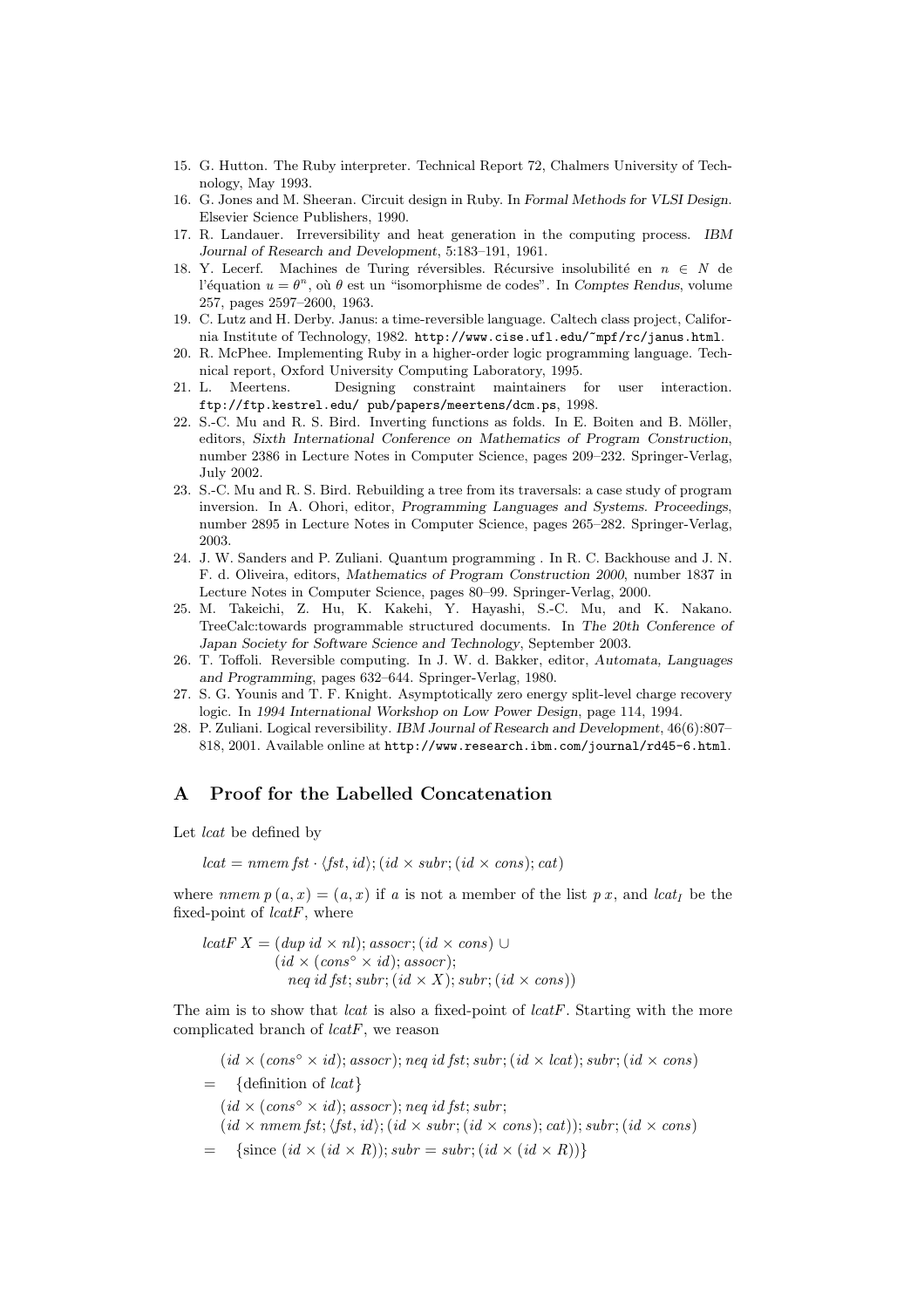```
(id \times (cons \circ \times id); assocr); neg id fst; subr; (id \timesnmem fst; \langle fst, id \rangle; (id \times subr)); subr; (id \times (id \times (id \times cons)); cat); cons)
         {since subr; (id \times nmem \, fst) = nmem \, (snd; \, fst); \, subr}
     (id \times (cons \circ \times id); assocr); neg id fst; nmem (snd; fst);subr; (id \times \langle \mathit{fst}, \mathit{id} \rangle; (id \times \mathit{subr})); subr; (id \times (\mathit{id} \times (\mathit{id} \times \mathit{cons}); \mathit{cat}); \mathit{cons})= {expressing the piping in terms of splits}
     (id \times (cons<sup>°</sup> \times id); assocr); neg id fst; nmem (snd; fst);\langle fst, \langle \mathit{snd}; \mathit{fst}, \langle \mathit{snd}; \mathit{snd}; \mathit{fst}, \langle \mathit{fst}, \mathit{snd}; \mathit{snd} \rangle \rangle \rangle;(id \times (id \times (id \times cons)); cat); cons)
 = {associativity: (id \times cat); cat = assocl; (cons \times id); cat,
             and naturalty: (id \times (id \times R)); assocl = assocl; (id \times R)}
     (id \times (cons \circ \times id); assocr); neq id fst; nmem (snd; fst);
     \langle fst, \langle snd; fst, \langle snd; snd; fst, \langle fst, snd; snd; snd; snd \rangle \rangle \rangle;(id \times assocl); (id \times (cons \times cons); cat)= {move (id \times assocr) rightwards}
     (id \times (cons<sup>°</sup> \times id)); neg id (fst; fst); nmem (fst; snd); (id \times assocr)
      \langle fst, \langle snd; fst, \langle snd; snd; fst, \langle fst, snd; snd; snd; \rangle \rangle \rangle;(id \times assocl); (id \times (cons \times cons); cat)= { cancelling assocl and assocr with splits}
     (id \times (cons \circ \times id)); neq id (fst; fst); nmem (fst; snd);
      \langle fst, \langle snd; fst, \langle fst, \langle snd; \rangle \rangle \rangle; (id \times (\text{cons} \times \text{cons}); cat)= {split absorption}
     (id \times (cons \circ \times id)); neg \, id \, (fst; fst); nmem \, (fst; snd);\langle fst, \langle snd; fst; cons, \langle fst, snd; snd \rangle \rangle \rangle; (id × (id × cons); cat)
 = {products}
     (id \times (cons \circ \times id)); neg \, id \, (fst;fst); \, nmem \, (fst; snd);(id \times (cons \times id)); \langle \textit{fst}, \langle \textit{snd}; \textit{fst}, \langle \textit{fst}, \textit{snd}; \textit{snd} \rangle \rangle; (id \times (id \times cons); cat){since neq id (fst; fst); nmem (fst; snd); (id \times (cons \times id))
                         =(id \times (cons \times id)); nmem fst}
      (id \times (cons \circ; cons \times id)); nmem fst;
      \langle fst, \langle snd; fst, \langle fst, \langle snd; \rangle \rangle \rangle; (id \times (id \times cons); cat)= {products}
      (id \times (cons \circ; cons \times id)); nmem fst; \langle fst, id \rangle; (id \times subr);
     (id \times (id \times cons); cat){folding lcat}
      (id \times (cons^{\circ}; cons \times id)); lcat
For the other branch we reason:
      (id \times (nil^{\circ}; nil \times id)); lcat
 = \{ \text{definition of } \text{lcat} \text{ and } (\text{id} \times (\text{nil} \times \text{id})) ; \text{ } \text{num} \text{ } \text{fst} = (\text{id} \times (\text{nil} \times \text{id})) \}(id \times (nil^{\circ}; nil \times id)); \langle \textit{fst}, \textit{id} \rangle; (\textit{id} \times \textit{subr}; (\textit{id} \times \textit{cons}); \textit{cat})= {since h; \langle f, g \rangle = \langle h; f, h; g \rangle for total h, f,g}
     (id \times (nil^{\circ} \times id)); (fst, (id \times (nil \times id))); (id \times subr; (id \times cons); cat)
 = {split absorption}
     (id \times (nil^{\circ} \times id)); \langle \textit{fst}, (\textit{id} \times (\textit{nil} \times \textit{id})) ; \textit{subr}; (\textit{id} \times \textit{cons}); \textit{cat} \rangle= {since (f \times (q \times h)); subr = subr; (q \times (f \times h))}
```